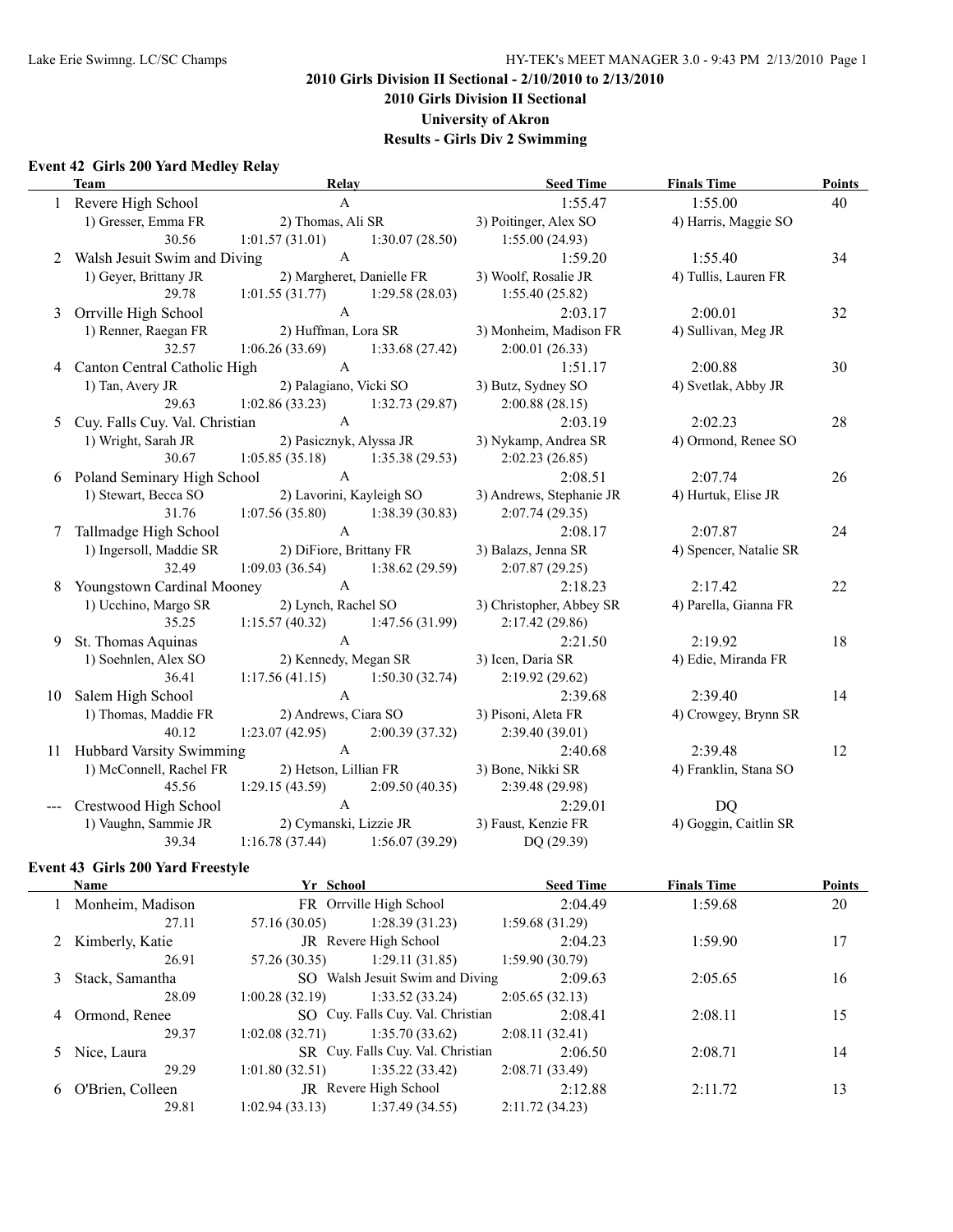**2010 Girls Division II Sectional**

**University of Akron**

**Results - Girls Div 2 Swimming**

#### **(Event 43 Girls 200 Yard Freestyle)**

|    | <b>Name</b>               | Yr School                                                    | <b>Seed Time</b>           | <b>Finals Time</b> | <b>Points</b> |
|----|---------------------------|--------------------------------------------------------------|----------------------------|--------------------|---------------|
|    | 7 Hunter, Lindsay         | SO Orrville High School                                      | 2:15.81                    | 2:13.41            | 12            |
|    | 29.28                     | 1:02.74(33.46)<br>1:38.15(35.41)                             | 2:13.41(35.26)             |                    |               |
|    | 8 Armour, Abbey           | SO St. Thomas Aquinas                                        | 2:15.00                    | 2:13.63            | 11            |
|    | 29.39                     | 1:02.04(32.65)<br>1:36.67(34.63)                             | 2:13.63(36.96)             |                    |               |
|    | 9 McNamara, Katie         | JR Canton Central Catholic High                              | 2:17.96                    | 2:13.64            | 9             |
|    | 29.97                     | 1:03.62(33.65)<br>1:38.88(35.26)                             | 2:13.64(34.76)             |                    |               |
|    | 10 Good, Katie            | SR Cuy. Falls Cuy. Val. Christian                            | 2:12.38                    | 2:14.14            | 7             |
|    | 30.31                     | $1:04.02(33.71)$ $1:38.97(34.95)$                            | 2:14.14(35.17)             |                    |               |
|    | 11 House, Samantha        | FR Revere High School                                        | 2:23.90                    | 2:14.26            | 6             |
|    | 30.12                     | 1:04.13(34.01)<br>1:39.54(35.41)                             | 2:14.26(34.72)             |                    |               |
|    | 12 Vlahos, Erin           | SR Cuy. Falls Cuy. Val. Christian                            | 2:20.00                    | 2:15.89            | 5             |
|    | 32.07                     | 1:06.67(34.60)<br>1:42.03(35.36)                             | 2:15.89(33.86)             |                    |               |
|    | 13 Cymanski, Lizzie       | JR Crestwood High School                                     | 2:22.35                    | 2:16.45            | 4             |
|    | 31.34                     | 2:16.45(1:45.11)                                             |                            |                    |               |
|    | 14 Courter, Ashley        | SO St. Thomas Aquinas                                        | 2:23.50                    | 2:18.30            | 3             |
|    | 31.09                     | 1:06.23(35.14)<br>1:42.85(36.62)                             | 2:18.30(35.45)             |                    |               |
|    | 15 Sinko, Maureen         | FR Walsh Jesuit Swim and Diving                              | 2:26.07                    | 2:18.55            | 2             |
|    | 31.66                     | 1:07.02(35.36)<br>1:43.59(36.57)                             | 2:18.55(34.96)             |                    |               |
|    | 16 Bennett, Bethany       | SO Walsh Jesuit Swim and Diving                              | 2:21.77                    | 2:18.60            | 1             |
|    | 29.97                     | $1:05.01(35.04)$ $1:41.99(36.98)$                            | 2:18.60(36.61)             |                    |               |
|    | 17 Perkins, Jacklyn       | SR St. Thomas Aquinas                                        | 2:23.51                    | 2:21.23            |               |
|    | 31.03                     | 1:07.09(36.06)<br>1:44.61(37.52)                             | 2:21.23(36.62)             |                    |               |
|    | 18 Franklin, Stana        | SO Hubbard Varsity Swimming                                  | 2:26.33                    | 2:22.58            |               |
|    | 32.61                     | $1:08.12(35.51)$ $1:45.07(36.95)$                            | 2:22.58(37.51)             |                    |               |
|    | 19 DePeralta, Gabby       | FR Canton Central Catholic High                              | 2:32.72                    | 2:23.51            |               |
|    | 32.65                     | 1:08.20(35.55)<br>1:46.34(38.14)                             | 2:23.51(37.17)             |                    |               |
|    | 20 Rubesa, Sara           | JR Poland Seminary High School                               | 2:30.94                    | 2:26.64            |               |
|    | 32.72                     | 1:08.53(35.81)<br>1:47.81 (39.28)                            | 2:26.64(38.83)             |                    |               |
|    | 21 Goggin, Caitlin        | SR Crestwood High School                                     | 2:29.60                    | 2:27.80            |               |
|    | 33.24                     | 1:09.54(36.30)<br>1:48.90(39.36)                             | 2:27.80(38.90)             |                    |               |
|    | 22 Ayers, Emily           | SO Revere High School                                        | 2:30.38                    | 2:28.29            |               |
|    | 32.85                     | 1:09.86(37.01)<br>1:49.37(39.51)                             | 2:28.29 (38.92)            |                    |               |
|    | 23 Grow, Hannah           | FR Canton Central Catholic High                              | 2:33.52                    | 2:29.63            |               |
|    | 33.96                     | $1:12.64(38.68)$ $1:52.46(39.82)$                            | 2:29.63(37.17)             |                    |               |
|    | 24 Miller, Alyssa         | JR St. Thomas Aquinas                                        | 2:38.50                    | 2:29.69            |               |
|    | 34.18                     | 1:12.26(38.08)<br>1:51.58(39.32)                             | 2:29.69(38.11)             |                    |               |
|    | 25 Uhl, Sophie            | FR Poland Seminary High School                               |                            | 2:31.35            |               |
|    | 33.67                     | 1:11.70(38.03)<br>1:52.08(40.38)                             | 2:35.43<br>2:31.35 (39.27) |                    |               |
|    | 26 Foster, Chelsea        | JR Alliance                                                  | 2:44.63                    | 2:32.88            |               |
|    | 34.34                     | 1:12.74(38.40)<br>1:52.94(40.20)                             | 2:32.88 (39.94)            |                    |               |
| 27 |                           | SR Tallmadge High School                                     | 2:32.59                    |                    |               |
|    | Kozy, Emily<br>33.83      | 1:12.08(38.25)<br>1:53.25(41.17)                             |                            | 2:35.26            |               |
|    |                           | JR Canton Central Catholic High                              | 2:35.26(42.01)             |                    |               |
| 28 | Soto, Karla               |                                                              | 2:41.17                    | 2:37.17            |               |
| 29 | 34.05<br>Cvelbar, Marissa | 1:11.72(37.67)<br>1:54.00(42.28)<br>FR Alliance              | 2:37.17(43.17)<br>2:43.63  | 2:40.22            |               |
|    | 34.45                     |                                                              |                            |                    |               |
|    |                           | 1:13.86(39.41)<br>1:56.58(42.72)<br>SR Crestwood High School | 2:40.22(43.64)             |                    |               |
| 30 | Lough, Sam                | 2:43.41 (1:28.35)                                            | 2:52.83                    | 2:43.41            |               |
|    | 35.16                     | 1:15.06(39.90)<br>FR Alliance                                |                            |                    |               |
| 31 | Malloy, Hannah            |                                                              | 2:45.66                    | 2:44.35            |               |
|    | 33.44                     | 1:12.88(39.44)<br>2:44.35 (1:31.47)                          |                            |                    |               |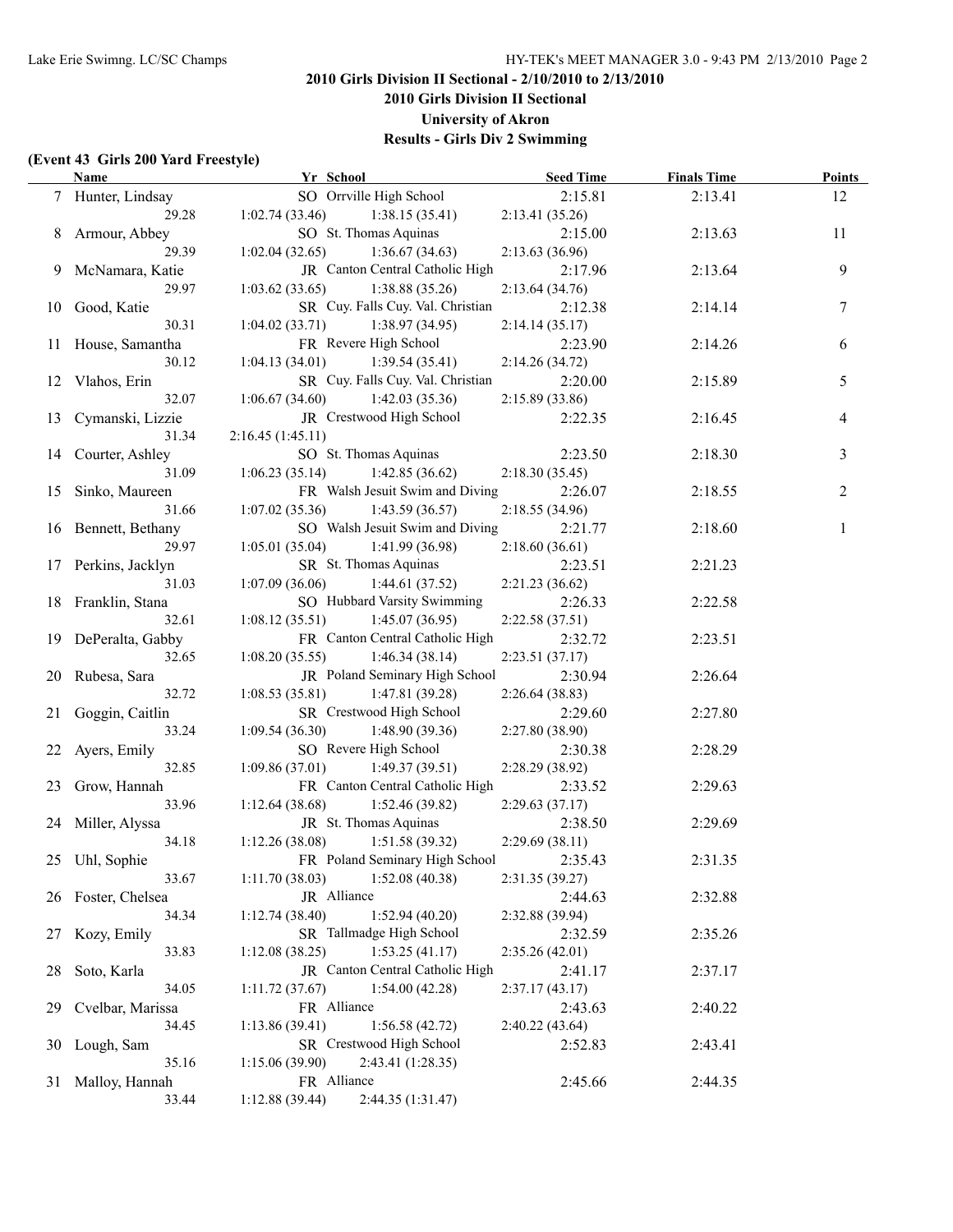**2010 Girls Division II Sectional**

**University of Akron**

**Results - Girls Div 2 Swimming**

#### **(Event 43 Girls 200 Yard Freestyle)**

 $\overline{a}$ 

|    | <b>Name</b>                | Yr School                   |                                                      | <b>Seed Time</b>          | <b>Finals Time</b> | <b>Points</b> |
|----|----------------------------|-----------------------------|------------------------------------------------------|---------------------------|--------------------|---------------|
|    | 32 Schleuter, Ellen        | JR Beloit West Branch       |                                                      | 2:56.80                   | 2:47.36            |               |
|    | 35.85                      | 1:16.93(41.08)              | 2:02.05(45.12)                                       | 2:47.36(45.31)            |                    |               |
| 33 | Tritt, Barbara             |                             | JR Hubbard Varsity Swimming                          | 2:52.57                   | 2:47.84            |               |
|    | 36.81                      | 1:20.40(43.59)              | 2:04.81(44.41)                                       | 2:47.84(43.03)            |                    |               |
|    | 34 Rogeniski, Libby        |                             | FR Poland Seminary High School                       | 2:49.94                   | 2:49.66            |               |
|    | 38.05                      | 1:20.61(42.56)              | 2:05.25(44.64)                                       | 2:49.66(44.41)            |                    |               |
|    | 35 Petro, Nina             |                             | FR Poland Seminary High School                       | 2:53.54                   | 2:51.12            |               |
|    | 36.66                      | 1:17.92(41.26)              | 2:03.60(45.68)                                       | 2:51.12(47.52)            |                    |               |
|    | 36 Apicella, Lauren        | SO Crestwood High School    |                                                      | 2:53.42                   | 2:52.75            |               |
|    | 38.71                      | 1:23.44(44.73)              | 2:09.33(45.89)                                       | 2:52.75(43.42)            |                    |               |
|    | 37 Pittak, Lauren          | FR Tallmadge High School    |                                                      | 2:54.40                   | 2:52.81            |               |
|    |                            | 1:23.78()                   | 2:10.33(46.55)                                       | 2:52.81(42.48)            |                    |               |
|    | 38 Kenny, Hannah           | JR Tallmadge High School    |                                                      | 2:58.40                   | 3:02.87            |               |
|    | 40.23                      | 1:26.52(46.29)              | 2:14.76(48.24)                                       | 3:02.87(48.11)            |                    |               |
|    | Event 44 Girls 200 Yard IM |                             |                                                      |                           |                    |               |
|    | <b>Name</b>                | <b>Example 18 Yr School</b> |                                                      | <b>Seed Time</b>          | <b>Finals Time</b> | <b>Points</b> |
|    | 1 Geyer, Brittany          |                             | JR Walsh Jesuit Swim and Diving                      | 2:15.65                   | 2:14.40            | 20            |
|    | 29.56                      | 1:04.18(34.62)              | 1:42.51(38.33)                                       | 2:14.40(31.89)            |                    |               |
|    | 2 Gresser, Emma            | FR Revere High School       |                                                      | 2:19.31                   | 2:17.62            | 17            |
|    | 29.39                      | 1:05.12(35.73)              | 1:46.75(41.63)                                       | 2:17.62(30.87)            |                    |               |
| 3  | Cleveland, Andrea          |                             | SO Walsh Jesuit Swim and Diving                      | 2:24.27                   | 2:19.62            | 16            |
|    | 30.96                      | 1:06.18(35.22)              | 1:46.78(40.60)                                       | 2:19.62(32.84)            |                    |               |
|    | Patterson, Amanda          | FR Mapleton High School     |                                                      | 2:22.06                   | 2:19.91            | 15            |
|    | 30.36                      | 1:05.23(34.87)              | 1:46.87(41.64)                                       | 2:19.91 (33.04)           |                    |               |
| 5  | Palagiano, Vicki           |                             | SO Canton Central Catholic High                      | 2:23.85                   | 2:23.70            | 14            |
|    | 31.79                      | 1:10.44(38.65)              | 1:50.58(40.14)                                       | 2:23.70(33.12)            |                    |               |
| 6  | Margheret, Danielle        |                             | FR Walsh Jesuit Swim and Diving                      | 2:29.13                   | 2:26.86            | 13            |
|    | 32.66                      | 1:11.36(38.70)              | 1:51.08(39.72)                                       | 2:26.86(35.78)            |                    |               |
|    | Nykamp, Andrea             |                             | SR Cuy. Falls Cuy. Val. Christian                    | 2:29.97                   | 2:28.76            | 12            |
|    | 32.03                      | 1:09.94(37.91)              | 1:54.96(45.02)                                       | 2:28.76 (33.80)           |                    |               |
| 8  | Wright, Sarah              |                             | JR Cuy. Falls Cuy. Val. Christian                    | 2:30.16                   | 2:29.04            | 11            |
|    | 31.57                      | 1:07.66(36.09)              | 1:55.09(47.43)                                       | 2:29.04(33.95)            |                    |               |
| 9  | Stewart, Becca             |                             | SO Poland Seminary High School                       | 2:27.06                   | 2:29.41            | 9             |
|    | 31.64                      | 1:08.84(37.20)              | 1:56.37(47.53)                                       | 2:29.41(33.04)            |                    |               |
|    | 10 Reilman, Sara           |                             | FR Walsh Jesuit Swim and Diving                      | 2:38.60                   | 2:32.28            | $\tau$        |
|    | 31.77                      | 1:08.93(37.16)              | 1:57.09(48.16)                                       | 2:32.28(35.19)            |                    |               |
|    | 11 Miller, Mackenzie       | SO Orrville High School     |                                                      | 2:37.28                   | 2:34.12            | 6             |
|    | 33.03                      | 1:13.75(40.72)              | 1:57.24(43.49)                                       | 2:34.12(36.88)            |                    |               |
| 12 | Balazs, Jenna              | SR Tallmadge High School    |                                                      | 2:32.54                   | 2:35.62            | 5             |
|    | 31.68                      | 1:10.22(38.54)              | 1:59.85(49.63)                                       | 2:35.62(35.77)            |                    |               |
|    | MacMillan, Heidi           |                             | SO Cuy. Falls Cuy. Val. Christian                    | 2:43.83                   | 2:37.31            | 4             |
| 13 | 32.58                      | 1:12.10(39.52)              | 2:01.25(49.15)                                       | 2:37.31(36.06)            |                    |               |
|    |                            | JR Revere High School       |                                                      | 2:42.54                   |                    | 3             |
| 14 | Starner, Brooke            |                             |                                                      |                           | 2:38.10            |               |
|    | 34.34                      | 1:17.43(43.09)              | 2:04.77 (47.34)<br>JR Cuy. Falls Cuy. Val. Christian | 2:38.10(33.33)<br>2:39.15 |                    |               |
| 15 | Toth, Stephanie<br>33.46   | 1:11.65(38.19)              | 2:02.03(50.38)                                       |                           | 2:39.12            | 2             |
|    |                            |                             | JR Poland Seminary High School                       | 2:39.12 (37.09)           |                    |               |
|    | 16 Hurtuk, Elise           |                             |                                                      | 2:43.01                   | 2:41.66            | 1             |
|    | 34.96                      | 1:15.48(40.52)              | 2:05.11(49.63)                                       | 2:41.66(36.55)            |                    |               |

34.96 1:15.48 (40.52) 2:05.11 (49.63) 2:41.66 (36.55)

- 17 Hensley, Lauren SR Canton Central Catholic High 2:47.55 2:41.84
- 35.50 1:14.17 (38.67) 2:05.41 (51.24) 2:41.84 (36.43)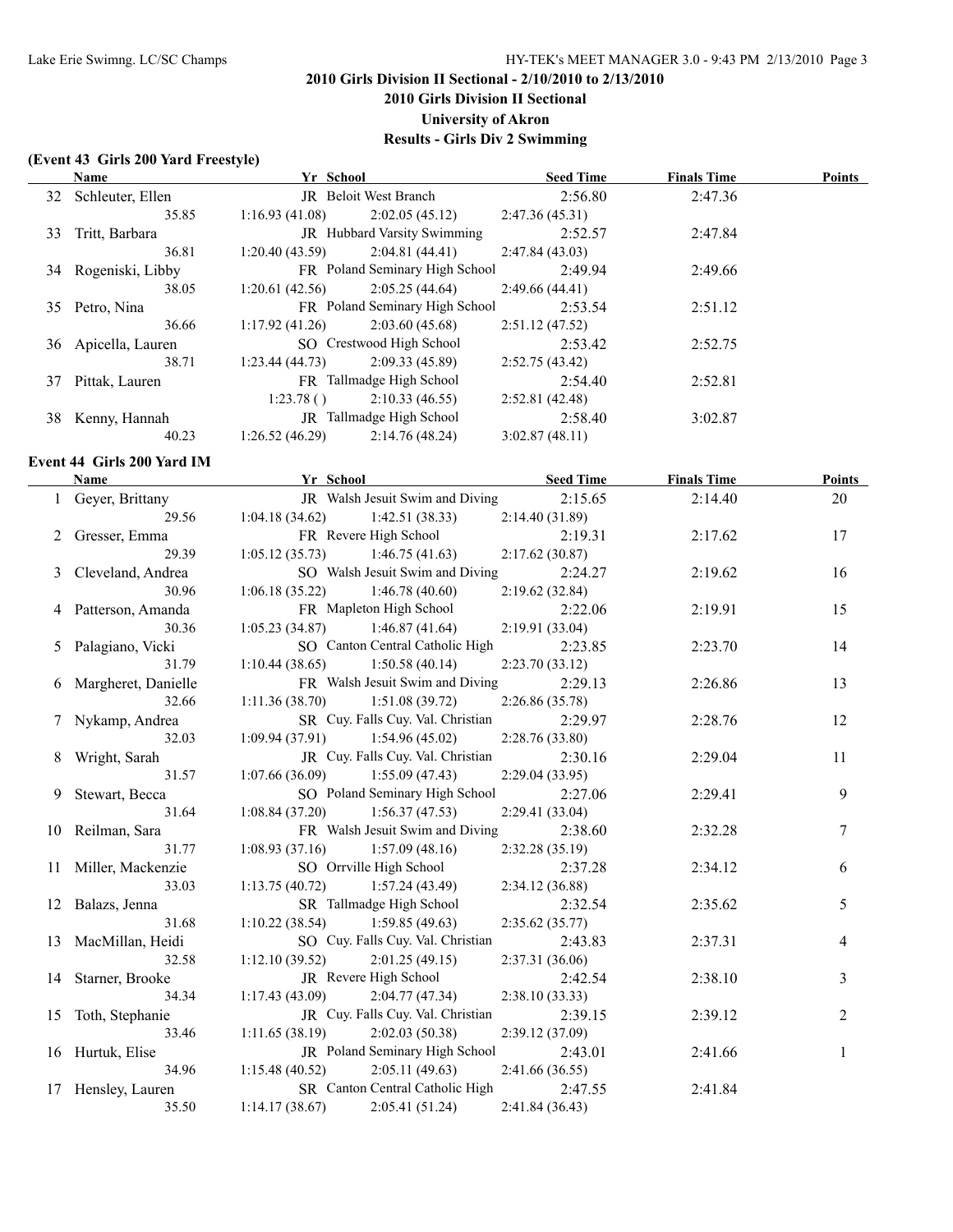## **2010 Girls Division II Sectional - 2/10/2010 to 2/13/2010 2010 Girls Division II Sectional**

**University of Akron**

**Results - Girls Div 2 Swimming**

## **(Event 44 Girls 200 Yard IM)**

| Name                                         | Yr School      |                                            | <b>Seed Time</b> | <b>Finals Time</b> | <b>Points</b> |
|----------------------------------------------|----------------|--------------------------------------------|------------------|--------------------|---------------|
| 18 Courtad, Sarah                            |                | SO Revere High School 2:52.10              |                  | 2:43.14            |               |
| 32.51                                        |                | $1:14.43(41.92)$ $2:03.58(49.15)$          | 2:43.14(39.56)   |                    |               |
| 19 Hubbell, Amanda                           |                | JR Poland Seminary High School             | 2:50.50          | 2:48.22            |               |
| 34.63                                        |                | $1:20.48(45.85)$ $2:08.99(48.51)$          | 2:48.22(39.23)   |                    |               |
| 20 Vaughn, Sammie                            |                | JR Crestwood High School                   | 2:58.50          | 2:53.61            |               |
| 40.87                                        |                | $1:24.74(43.87)$ $2:16.94(52.20)$          | 2:53.61(36.67)   |                    |               |
| 21 Maines, Lexi                              |                | FR Orrville High School                    | NT               | 2:53.94            |               |
| 35.45                                        |                | $1:17.90(42.45)$ $2:14.01(56.11)$          | 2:53.94(39.93)   |                    |               |
| 22 Sturtz, Haley                             |                | JR Youngstown Cardinal Mooney              | 2:52.63          | 2:55.17            |               |
| 37.10                                        |                | $1:23.34(46.24)$ $2:13.65(50.31)$          | 2:55.17(41.52)   |                    |               |
| 23 Shoup, Katie                              |                | FR Orrville High School                    | 2:58.45          | 2:55.24            |               |
| 34.70                                        |                | $1:19.23(44.53)$ $2:12.19(52.96)$          | 2:55.24(43.05)   |                    |               |
| 24 Tucker, Jennalee                          | JR Alliance    |                                            | 2:58.44          | 2:56.93            |               |
| 39.14                                        |                | $1:25.08(45.94)$ $2:16.53(51.45)$          | 2:56.93(40.40)   |                    |               |
| 25 Pisoni, Aleta                             |                | FR Salem High School                       | 2:49.24          | 2:58.99            |               |
| 37.25                                        |                | $1:22.34(45.09)$ $2:17.11(54.77)$          | 2:58.99(41.88)   |                    |               |
| 26 DiFiore, Jenna                            |                | SO Tallmadge High School                   | 2:57.38          | 3:01.51            |               |
| 43.45                                        |                | $1:30.27(46.82)$ $2:18.29(48.02)$          | 3:01.51(43.22)   |                    |               |
| 27 Melillo, Celia                            |                | FR Poland Seminary High School             | 3:05.55          | 3:02.22            |               |
| 37.10                                        |                | $1:24.14(47.04)$ $2:18.95(54.81)$          | 3:02.22(43.27)   |                    |               |
| 28 Hetson, Lillian                           |                | FR Hubbard Varsity Swimming                | 3:10.97          | 3:11.77            |               |
| 43.17                                        |                | $1:34.51(51.34)$ $2:27.65(53.14)$          | 3:11.77(44.12)   |                    |               |
| --- Voitus, Marie                            | SR Columbiana  |                                            | 3:09.31          | DQ                 |               |
| 37.12                                        |                | 1:25.74 (48.62) 2:20.57 (54.83) DQ (43.75) |                  |                    |               |
| --- Pochedly, Molly SO Crestwood High School |                |                                            | 3:19.83          | DQ                 |               |
| 45.32                                        | 1:31.11(45.79) | 2:26.64(55.53)                             | DQ (42.59)       |                    |               |

## **Event 45 Girls 50 Yard Freestyle**

|    | Name                |    | Yr School                         | <b>Seed Time</b> | <b>Finals Time</b> | <b>Points</b> |
|----|---------------------|----|-----------------------------------|------------------|--------------------|---------------|
|    | Ormond, Kelly       |    | JR Cuy. Falls Cuy. Val. Christian | 25.07            | 25.14              | 20            |
|    | Tan, Avery          |    | JR Canton Central Catholic High   | 26.26            | 25.74              | 17            |
| 3  | Amicone, Kaitlin    | JR | Cuy. Falls Cuy. Val. Christian    | 26.09            | 25.78              | 16            |
| 4  | Tullis, Lauren      | FR | Walsh Jesuit Swim and Diving      | 26.32            | 25.89              | 15            |
| 5  | Klossner, Audrey    | SR | Walsh Jesuit Swim and Diving      | 27.26            | 26.37              | 14            |
| 6  | Lytle, Madison      | SO | Alliance                          | 26.95            | 26.53              | 13            |
|    | Sullivan, Meg       | JR | Orrville High School              | 26.48            | 26.59              | 12            |
| 8  | Schodowski, Kaitlyn | SR | Walsh Jesuit Swim and Diving      | 27.49            | 27.24              | 11            |
| 9  | Stuffel, Hollie     | JR | Canton Central Catholic High      | 28.00            | 27.36              | 9             |
| 10 | Hunter, Lindsay     | SO | Orrville High School              | 27.89            | 27.62              | 7             |
| 11 | Hines, Brittany     |    | SO St. Thomas Aquinas             | 28.70            | 27.90              | 6             |
| 12 | Huffman, Lora       | SR | Orrville High School              | 28.31            | 28.14              | 5             |
| 13 | Andrews, Stephanie  |    | JR Poland Seminary High School    | 28.08            | 28.26              | 4             |
| 14 | Wright, Hanna       | FR | Cuy. Falls Cuy. Val. Christian    | 28.78            | 28.63              | 3             |
| 15 | Whitford, Haley     | SO | Revere High School                | 29.33            | 28.83              | 2             |
| 16 | Soehnlen, Alex      | SO | St. Thomas Aquinas                | 30.25            | 28.89              | 1             |
| 17 | Zumpano, Michelle   | SO | Revere High School                | 30.40            | 28.97              |               |
| 18 | Svetlak, Abby       | JR | Canton Central Catholic High      | 28.80            | 29.10              |               |
| 19 | Christopher, Abbey  | SR | <b>Youngstown Cardinal Mooney</b> | 29.50            | 29.20              |               |
| 20 | Burke, Mackenzie    | JR | Alliance                          | 30.08            | 29.26              |               |
| 21 | Lichti, Kelli       | JR | Orrville High School              | 30.59            | 29.43              |               |
| 22 | Spencer, Natalie    |    | SR Tallmadge High School          | 28.09            | 29.44              |               |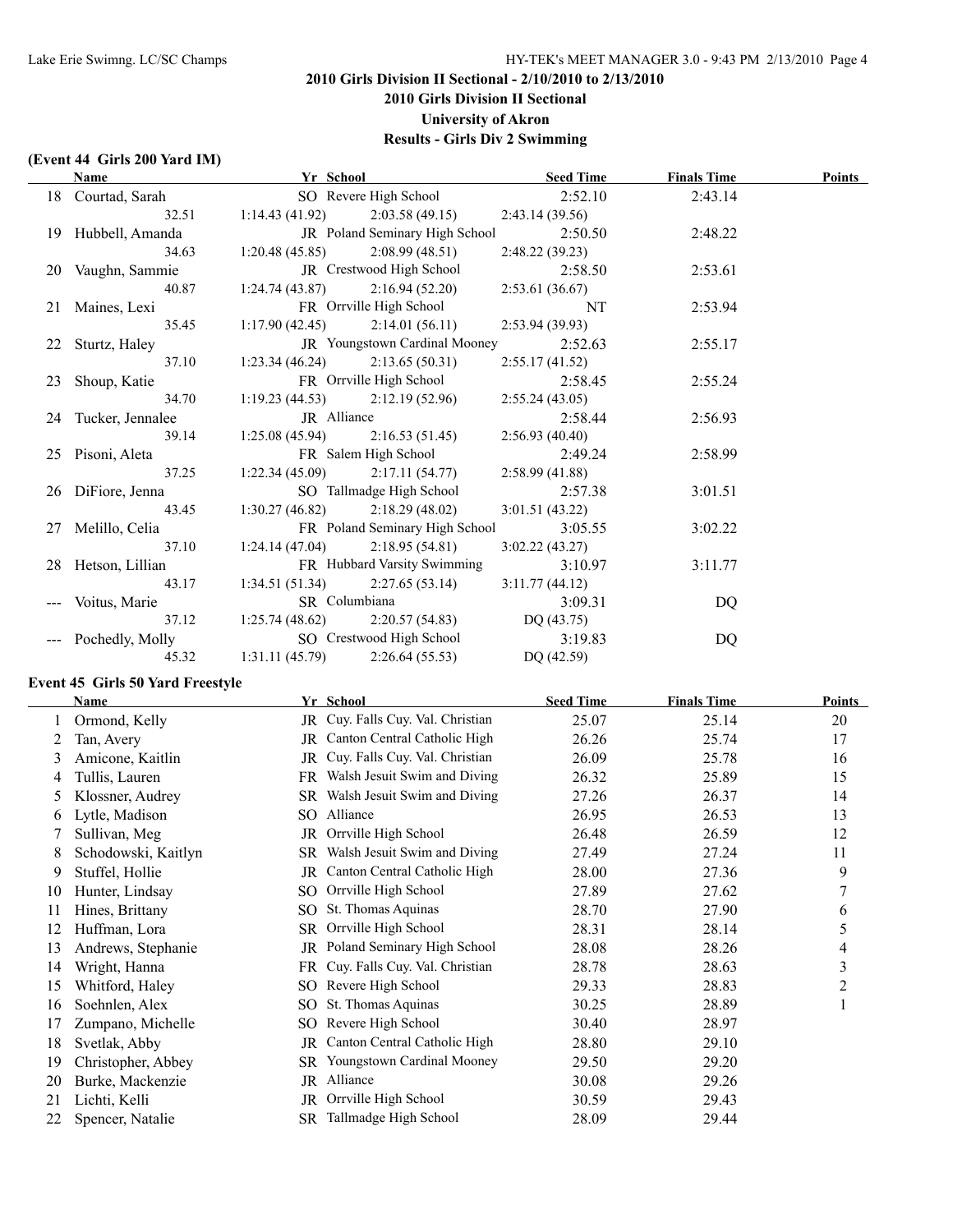**2010 Girls Division II Sectional**

**University of Akron**

**Results - Girls Div 2 Swimming**

## **(Event 45 Girls 50 Yard Freestyle)**

|     | Name                  | Yr School                         | <b>Seed Time</b> | <b>Finals Time</b> | <u>Points</u> |
|-----|-----------------------|-----------------------------------|------------------|--------------------|---------------|
| 23  | Mullally, Jaclynn     | FR Poland Seminary High School    | 30.44            | 29.48              |               |
| 24  | Hess, Katie           | FR Cuy. Falls Cuy. Val. Christian | 31.62            | 29.50              |               |
| 25  | Granchie, Kelsey      | SO Struthers                      | 30.59            | 29.76              |               |
| 26  | Foltz, Ellie          | SR Canton Central Catholic High   | 30.60            | 29.88              |               |
| 27  | Albright, Nicole      | FR Poland Seminary High School    | 31.58            | 30.10              |               |
| 28  | Parella, Gianna       | FR Youngstown Cardinal Mooney     | 30.33            | 30.18              |               |
| 29  | Luthie, Samantha      | FR Alliance Marlington            | 29.23            | 30.26              |               |
| 30  | Elliott, Eileen       | SO Walsh Jesuit Swim and Diving   | 32.11            | 30.72              |               |
| 31  | DiFiore, Brittany     | FR Tallmadge High School          | 29.69            | 30.92              |               |
| 32  | Icen, Daria           | SR St. Thomas Aquinas             | 31.74            | 30.95              |               |
| 33  | McKee, Katie          | FR South Range Swim Team          | 31.69            | 31.46              |               |
| 34  | Perkins, Brandi       | SO Alliance                       | 32.34            | 31.91              |               |
| 35  | Vankline-Shivers, Lea | SR Youngstown Ursuline            | 30.60            | 31.92              |               |
| 36  | Schillig, Madison     | SO St. Thomas Aquinas             | 32.85            | 32.15              |               |
| 37  | Dickerhoof, Emily     | SR Beloit West Branch             | 32.40            | 32.28              |               |
| 38  | Schleuter, Dorothy    | SO Beloit West Branch             | 31.22            | 32.40              |               |
| 39  | Goggin, Corinne       | SR Crestwood High School          | 32.40            | 32.54              |               |
| 40  | Little, Meighan       | SO Crestwood High School          | 32.02            | 32.62              |               |
| 41  | Saccomen, Stefanie    | SO Hubbard Varsity Swimming       | 31.71            | 32.83              |               |
| 42  | Ballard, Sam          | FR Tallmadge High School          | 32.95            | 33.00              |               |
| 43  | Grossman, Emily       | FR Alliance Marlington            | 32.92            | 33.06              |               |
| 44  | Mitchell, Madeline    | FR Beloit West Branch             | 33.41            | 33.48              |               |
| 45  | Bryan, Kelli          | SR Columbiana                     | 33.40            | 34.23              |               |
| 46  | Nicholson, Valerie    | FR Crestwood High School          | 35.06            | 34.31              |               |
| 47  | Andrews, Ciara        | SO Salem High School              | 36.66            | 34.40              |               |
| 48  | Gifford, Deanna       | FR South Range Swim Team          | 35.40            | 34.58              |               |
| 49  | Thomas, Maddie        | FR Salem High School              | 34.92            | 34.64              |               |
| 50  | Hicks, Courtney       | SO Hubbard Varsity Swimming       | 34.57            | 35.19              |               |
| 51  | VanSuch, Sylvia       | SO Poland Seminary High School    | 35.43            | 35.31              |               |
| 52  | Sieman, Katherine     | FR Youngstown Cardinal Mooney     | 31.59            | 35.34              |               |
| 53  | Calapa, Julianne      | SO Crestwood High School          | 35.38            | 35.37              |               |
| 54  | Posey, Sara           | SO Columbiana                     | 35.98            | 35.54              |               |
| 55  | McConnell, Rachel     | FR Hubbard Varsity Swimming       | 36.10            | 35.57              |               |
| 56  | Wallroff, Katie       | FR Hubbard Varsity Swimming       | 36.90            | 36.13              |               |
| 57  | Januszewski, Elise    | SO Norton High School             | 36.81            | 36.74              |               |
| 58  | Kennedy, Chelsea      | SO Norton High School             | 37.37            | 36.87              |               |
| *59 | O'Connor, Emily       | SO Norton High School             | 37.18            | 37.30              |               |
| *59 | Zaleski, Erin         | JR Alliance                       | 38.23            | 37.30              |               |
| 61  | Crowgey, Brynn        | SR Salem High School              | 39.05            | 38.26              |               |
| 62  | Brant, Brittany       | SR Mapleton High School           | 38.15            | 39.30              |               |

## **Event 46 Girls 100 Yard Butterfly**

| Name             | Yr School                                | <b>Seed Time</b> | <b>Finals Time</b> | <b>Points</b> |
|------------------|------------------------------------------|------------------|--------------------|---------------|
| Gresser, Emma    | FR Revere High School                    | 1:02.55          | 1:02.17            | 20            |
| 29.50            | 1:02.17(32.67)                           |                  |                    |               |
| Woolf, Rosalie   | Walsh Jesuit Swim and Diving<br>JR       | 1:06.77          | 1:03.79            | 17            |
| 29.62            | 1:03.79(34.17)                           |                  |                    |               |
| Amicone, Kaitlin | <b>IR</b> Cuv. Falls Cuv. Val. Christian | 1:05.34          | 1:04.03            | 16            |
| 29.33            | 1:04.03 (34.70)                          |                  |                    |               |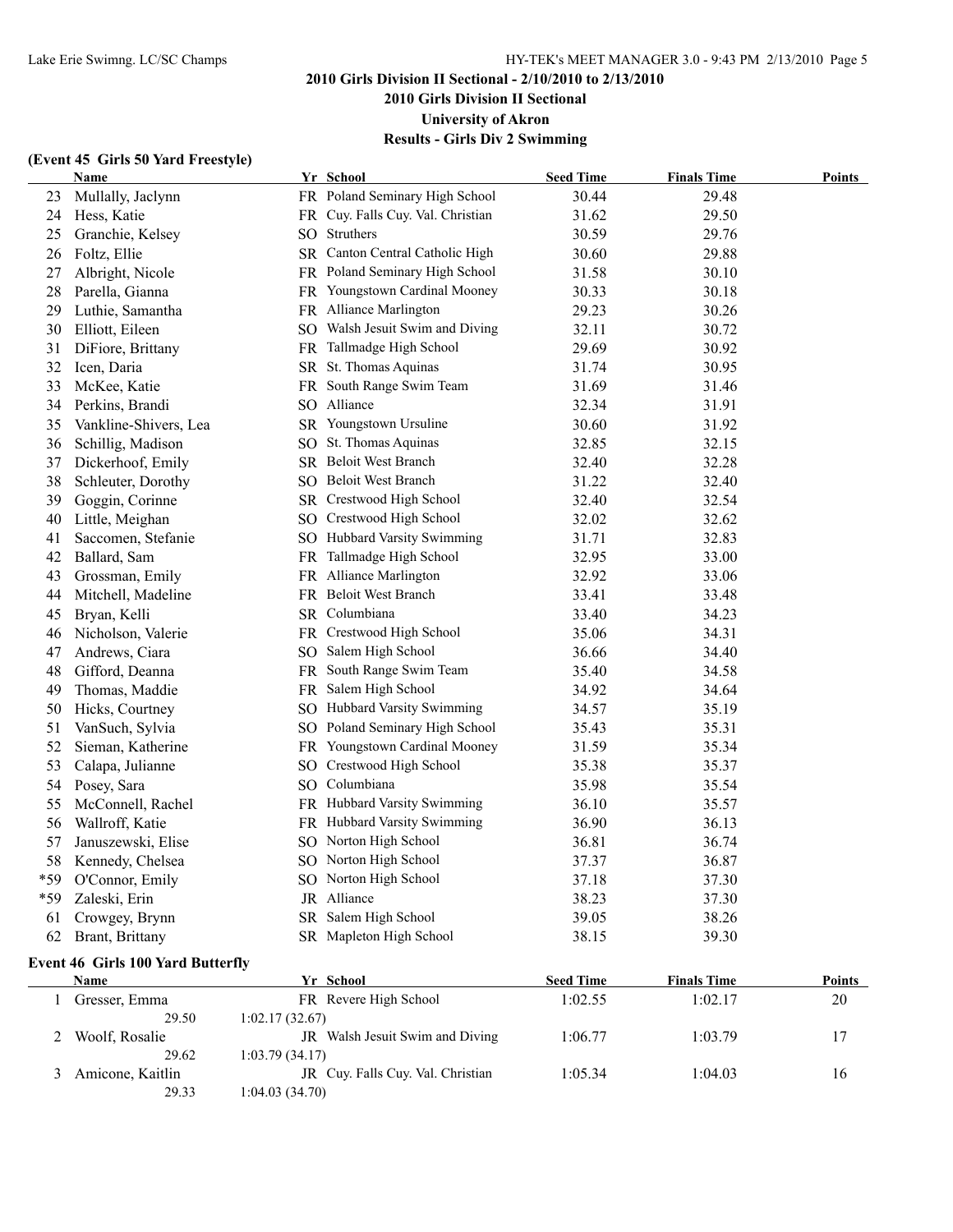**2010 Girls Division II Sectional**

**University of Akron**

**Results - Girls Div 2 Swimming**

### **(Event 46 Girls 100 Yard Butterfly)**

|    | <b>Name</b>         | Yr School                         | <b>Seed Time</b> | <b>Finals Time</b> | <b>Points</b> |
|----|---------------------|-----------------------------------|------------------|--------------------|---------------|
| 4  | Tullis, Lauren      | FR Walsh Jesuit Swim and Diving   | 1:05.59          | 1:05.67            | 15            |
|    | 29.62               | 1:05.67(36.05)                    |                  |                    |               |
| 5  | Armour, Abbey       | SO St. Thomas Aquinas             | 1:10.00          | 1:07.21            | 14            |
|    | 31.05               | 1:07.21(36.16)                    |                  |                    |               |
| 6  | Balazs, Jenna       | SR Tallmadge High School          | 1:09.37          | 1:08.40            | 13            |
|    | 31.44               | 1:08.40(36.96)                    |                  |                    |               |
| 7  | Stahl, Jamie        | FR Western Reserve Berlin Center  | 1:09.48          | 1:09.07            | 12            |
|    | 31.47               | 1:09.07(37.60)                    |                  |                    |               |
| 8  | MacMillan, Heidi    | SO Cuy. Falls Cuy. Val. Christian | 1:12.89          | 1:09.58            | 11            |
|    | 32.40               | 1:09.58(37.18)                    |                  |                    |               |
| 9. | Schodowski, Kaitlyn | SR Walsh Jesuit Swim and Diving   | 1:10.52          | 1:09.60            | 9             |
|    | 32.74               | 1:09.60(36.86)                    |                  |                    |               |
| 10 | Andrews, Stephanie  | JR Poland Seminary High School    | 1:11.76          | 1:10.16            | 7             |
|    | 32.57               | 1:10.16(37.59)                    |                  |                    |               |
| 11 | Butz, Sydney        | SO Canton Central Catholic High   | 1:10.61          | 1:10.73            | 6             |
|    | 32.27               | 1:10.73(38.46)                    |                  |                    |               |
| 12 | Nice, Leah          | FR Cuy. Falls Cuy. Val. Christian | 1:20.51          | 1:11.00            | 5             |
|    | 32.04               | 1:11.00(38.96)                    |                  |                    |               |
| 13 | Perkins, Jacklyn    | SR St. Thomas Aquinas             | 1:15.10          | 1:11.73            | 4             |
|    | 33.34               | 1:11.73 (38.39)                   |                  |                    |               |
| 14 | Pfieffer, Erin      | FR Revere High School             | 1:23.32          | 1:15.69            | 3             |
|    | 32.61               | 1:15.69(43.08)                    |                  |                    |               |
| 15 | Renfro, Shelby      | SR Hanoverton United              | 1:17.98          | 1:16.91            | 2             |
|    | 34.70               | 1:16.91(42.21)                    |                  |                    |               |
|    | 16 Icen, Daria      | SR St. Thomas Aquinas             | 1:19.50          | 1:17.10            | 1             |
|    | 35.79               | 1:17.10(41.31)                    |                  |                    |               |
|    | 17 Hubbell, Amanda  | JR Poland Seminary High School    | 1:17.71          | 1:18.23            |               |
|    | 36.00               | 1:18.23(42.23)                    |                  |                    |               |
|    | 18 Maines, Lexi     | FR Orrville High School           | 1:23.42          | 1:20.00            |               |
|    | 35.53               | 1:20.00(44.47)                    |                  |                    |               |
| 19 | Shoup, Katie        | FR Orrville High School           | 1:18.95          | 1:20.20            |               |
|    | 36.29               | 1:20.20(43.91)                    |                  |                    |               |
|    | 20 Foster, Chelsea  | JR Alliance                       | 1:22.95          | 1:21.20            |               |
|    | 36.28               | 1:21.20(44.92)                    |                  |                    |               |
| 21 | Uhl, Sophie         | FR Poland Seminary High School    | 1:22.01          | 1:24.79            |               |
|    | 38.70               | 1:24.79 (46.09)                   |                  |                    |               |
| 22 | Faust, Kenzie       | FR Crestwood High School          | 1:28.11          | 1:28.38            |               |
|    | 39.76               | 1:28.38(48.62)                    |                  |                    |               |
| 23 | Lough, Sam          | SR Crestwood High School          | 1:31.67          | 1:31.01            |               |
|    | 41.32               | 1:31.01 (49.69)                   |                  |                    |               |
| 24 | Bone, Nikki         | SR Hubbard Varsity Swimming       | 1:34.45          | 1:31.15            |               |
|    | 41.77               | 1:31.15 (49.38)                   |                  |                    |               |
| 25 | Hunter, Kara        | SO St. Thomas Aquinas             | 1:37.05          | 1:32.38            |               |
|    | 43.27               | 1:32.38 (49.11)                   |                  |                    |               |
| 26 | Quintrell, Regan    | SR Tallmadge High School          | 1:38.19          | 1:38.91            |               |
|    | 44.29               | 1:38.91(54.62)                    |                  |                    |               |
|    | Calapa, Julianne    | SO Crestwood High School          | 1:47.48          | DQ                 |               |
|    | 45.56               | DQ (53.11)                        |                  |                    |               |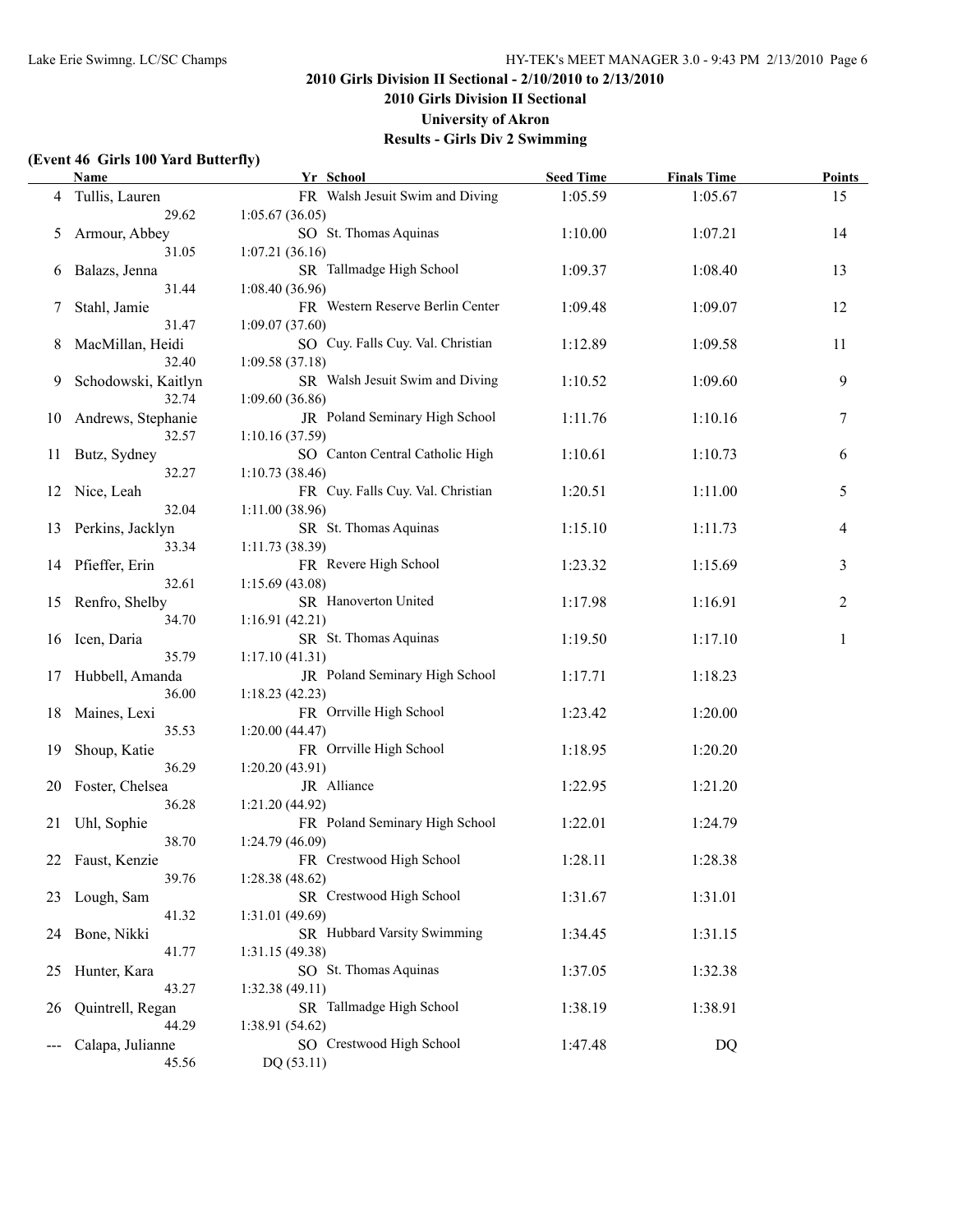**2010 Girls Division II Sectional**

**University of Akron**

**Results - Girls Div 2 Swimming**

#### **Event 47 Girls 100 Yard Freestyle**

|    | Name                | Yr School                         | <b>Seed Time</b> | <b>Finals Time</b> | <b>Points</b> |
|----|---------------------|-----------------------------------|------------------|--------------------|---------------|
|    | Ormond, Kelly       | JR Cuy. Falls Cuy. Val. Christian | 54.51            | 54.07              | 20            |
|    | 26.00               | 54.07 (28.07)                     |                  |                    |               |
| 2  | Monheim, Madison    | FR Orrville High School           | 56.67            | 54.72              | 17            |
|    | 26.09               | 54.72 (28.63)                     |                  |                    |               |
| 3  | Harris, Maggie      | SO Revere High School             | 56.02            | 55.39              | 16            |
|    | 26.23               | 55.39 (29.16)                     |                  |                    |               |
| 4  | Kimberly, Katie     | JR Revere High School             | 55.38            | 55.54              | 15            |
|    | 26.41               | 55.54 (29.13)                     |                  |                    |               |
| 5  | Tan, Avery          | JR Canton Central Catholic High   | 57.61            | 56.03              | 14            |
|    | 27.01               | 56.03 (29.02)                     |                  |                    |               |
| 6  | Stack, Samantha     | SO Walsh Jesuit Swim and Diving   | 59.66            | 58.03              | 13            |
|    | 27.86               | 58.03 (30.17)                     |                  |                    |               |
|    | Cleveland, Andrea   | SO Walsh Jesuit Swim and Diving   | 59.22            | 58.24              | 12            |
|    | 27.50               | 58.24 (30.74)                     |                  |                    |               |
| 8  | Mann, Lindsey       | JR Walsh Jesuit Swim and Diving   | 1:00.47          | 58.87              | 11            |
|    | 27.82               | 58.87 (31.05)                     |                  |                    |               |
| 9  | Pawuk, Cassandra    | FR Walsh Jesuit Swim and Diving   | 1:01.75          | 59.25              | 9             |
|    | 27.87               | 59.25 (31.38)                     |                  |                    |               |
| 10 | Lavorini, Kayleigh  | SO Poland Seminary High School    | 1:00.22          | 59.65              | 7             |
|    | 28.18               | 59.65 (31.47)                     |                  |                    |               |
| 11 | Hines, Brittany     | SO St. Thomas Aquinas             | 1:01.95          | 1:00.23            | 6             |
|    | 28.42               | 1:00.23(31.81)                    |                  |                    |               |
| 12 | House, Samantha     | FR Revere High School             | 1:04.51          | 1:00.49            | 5             |
|    | 28.79               | 1:00.49(31.70)                    |                  |                    |               |
| 13 | Nice, Leah          | FR Cuy. Falls Cuy. Val. Christian | 1:03.90          | 1:01.85            | 4             |
|    | 29.28               | 1:01.85(32.57)                    |                  |                    |               |
| 14 | Wright, Hanna       | FR Cuy. Falls Cuy. Val. Christian | 1:05.23          | 1:02.25            | 3             |
|    | 29.56               | 1:02.25(32.69)                    |                  |                    |               |
| 15 | Ingersoll, Maddie   | SR Tallmadge High School          | 1:04.15          | 1:02.95            | 2             |
|    | 29.55               | 1:02.95(33.40)                    |                  |                    |               |
|    | 16 DePeralta, Gabby | FR Canton Central Catholic High   | 1:06.65          | 1:03.12            | 1             |
|    | 30.27               | 1:03.12(32.85)                    |                  |                    |               |
| 17 | Svetlak, Abby       | JR Canton Central Catholic High   | 1:03.50          | 1:03.52            |               |
|    | 30.18               | 1:03.52(33.34)                    |                  |                    |               |
|    | 18 Platek, Samantha | FR Canton Central Catholic High   | 1:04.32          | 1:03.74            |               |
|    | 29.70               | 1:03.74(34.04)                    |                  |                    |               |
|    | 19 Whitford, Haley  | SO Revere High School             | 1:03.14          | 1:04.57            |               |
|    | 30.08               | 1:04.57(34.49)                    |                  |                    |               |
| 20 | Goggin, Caitlin     | SR Crestwood High School          | 1:07.86          | 1:05.08            |               |
|    | 31.60               | 1:05.08(33.48)                    |                  |                    |               |
| 21 | Rubesa, Sara        | JR Poland Seminary High School    | 1:07.70          | 1:05.54            |               |
|    | 31.58               | 1:05.54(33.96)                    |                  |                    |               |
| 22 | Edie, Miranda       | FR St. Thomas Aquinas             | 1:09.00          | 1:06.42            |               |
|    | 31.85               | 1:06.42(34.57)                    |                  |                    |               |
| 23 | Soehnlen, Alex      | SO St. Thomas Aquinas             | 1:09.00          | 1:06.51            |               |
|    | 31.36               | 1:06.51(35.15)                    |                  |                    |               |
| 24 | Hess, Katie         | FR Cuy. Falls Cuy. Val. Christian | 1:09.82          | 1:07.01            |               |
|    | 32.11               | 1:07.01 (34.90)                   |                  |                    |               |
| 25 | Parella, Gianna     | FR Youngstown Cardinal Mooney     | 1:09.66          | 1:07.15            |               |
|    | 32.15               | 1:07.15(35.00)                    |                  |                    |               |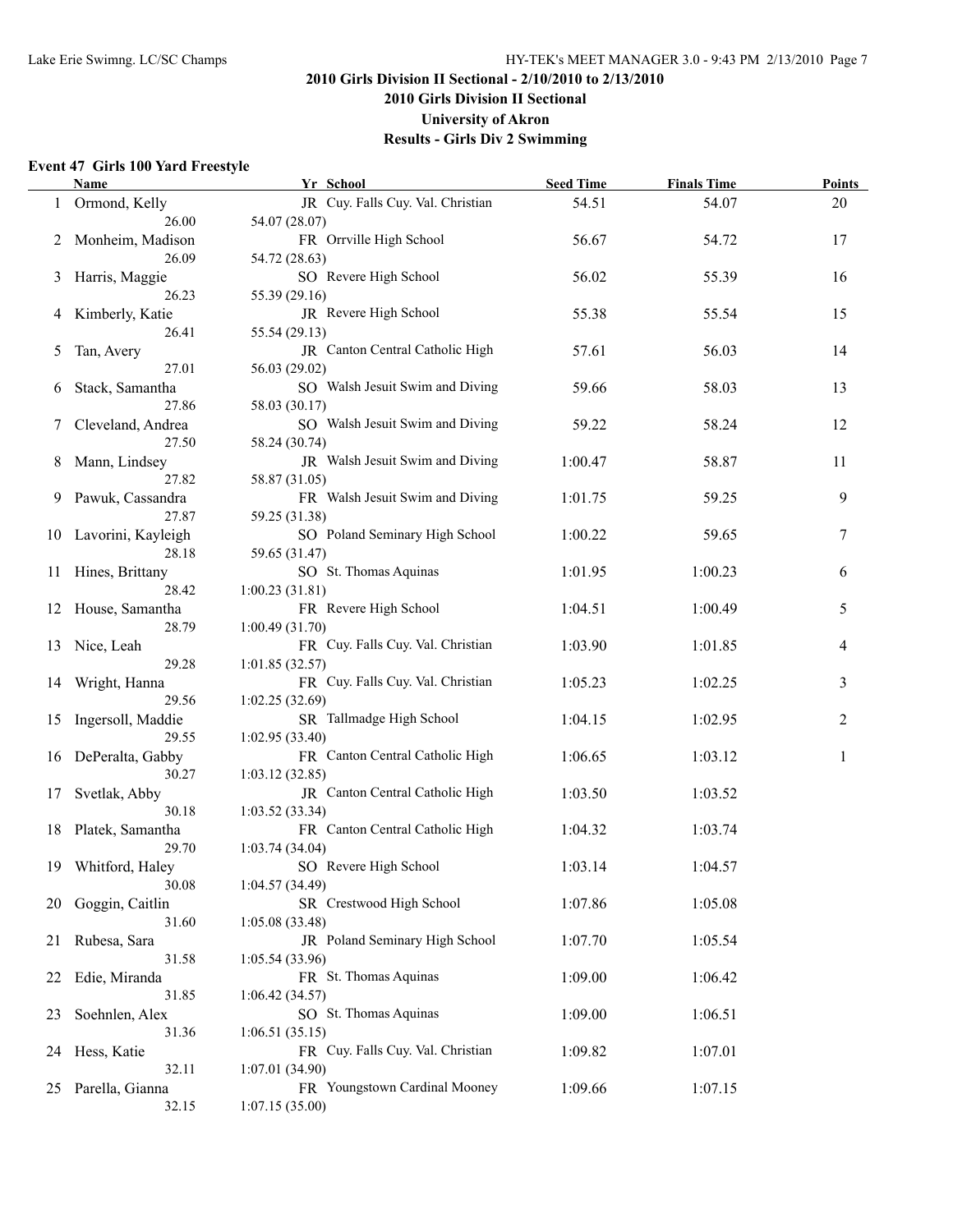**2010 Girls Division II Sectional**

**University of Akron**

**Results - Girls Div 2 Swimming**

### **(Event 47 Girls 100 Yard Freestyle)**

|     | <b>Name</b>           | Yr School                      | <b>Seed Time</b> | <b>Finals Time</b> | <b>Points</b> |
|-----|-----------------------|--------------------------------|------------------|--------------------|---------------|
|     | 26 Mudd, Rachael      | JR St. Thomas Aquinas          | 1:13.50          | 1:08.12            |               |
|     | 32.03                 | 1:08.12(36.09)                 |                  |                    |               |
| 27  | Painley, Lauren       | SO Crestwood High School       | 1:10.60          | 1:08.57            |               |
|     | 32.28                 | 1:08.57(36.29)                 |                  |                    |               |
| 28  | Luthie, Samantha      | FR Alliance Marlington         | 1:07.01          | 1:08.82            |               |
|     | 32.09                 | 1:08.82(36.73)                 |                  |                    |               |
| 29  | Ucchino, Margo        | SR Youngstown Cardinal Mooney  | 1:08.22          | 1:09.22            |               |
|     | 32.32                 | 1:09.22(36.90)                 |                  |                    |               |
| 30  | Malloy, Hannah        | FR Alliance                    | 1:12.17          | 1:10.57            |               |
|     | 31.98                 | 1:10.57(38.59)                 |                  |                    |               |
| 31  | Lynch, Rachel         | SO Youngstown Cardinal Mooney  | 1:10.35          | 1:10.70            |               |
|     | 32.92                 | 1:10.70(37.78)                 |                  |                    |               |
| 32  | Latsko, Quynn         | FR Poland Seminary High School | 1:14.14          | 1:11.19            |               |
|     | 32.27                 | 1:11.19(38.92)                 |                  |                    |               |
|     | 33 McEwan, Laura      | JR South Range Swim Team       | 1:11.87          | 1:11.37            |               |
|     | 32.61                 | 1:11.37 (38.76)                |                  |                    |               |
| 34  | McKee, Katie          | FR South Range Swim Team       | 1:14.63          | 1:11.53            |               |
|     | 33.13                 | 1:11.53 (38.40)                |                  |                    |               |
| 35  | Beckwith, Natalie     | FR Tallmadge High School       | 1:13.27          | 1:11.82            |               |
|     | 34.09                 | 1:11.82(37.73)                 |                  |                    |               |
| 36  | Vankline-Shivers, Lea | SR Youngstown Ursuline         | 1:08.50          | 1:11.96            |               |
|     | 33.32                 | 1:11.96 (38.64)                |                  |                    |               |
| 37  | Schleuter, Dorothy    | SO Beloit West Branch          | 1:13.08          | 1:12.24            |               |
|     | 33.20                 | 1:12.24(39.04)                 |                  |                    |               |
| 38  | Zurbrugg, Caroline    | SO Alliance                    | 1:15.26          | 1:12.41            |               |
|     | 35.25                 | 1:12.41(37.16)                 |                  |                    |               |
| 39  | Ciancone, Sophia      | SO Youngstown Cardinal Mooney  | 1:16.53          | 1:13.66            |               |
|     | 35.51                 | 1:13.66(38.15)                 |                  |                    |               |
| 40  | Isaacson, Amber       | SO Poland Seminary High School | 1:11.47          | 1:14.19            |               |
|     | 34.09                 | 1:14.19(40.10)                 |                  |                    |               |
| 41  | Voitus, Marie         | SR Columbiana                  | 1:11.55          | 1:14.70            |               |
|     | 34.27                 | 1:14.70(40.43)                 |                  |                    |               |
| 42  | Grossman, Emily       | FR Alliance Marlington         | NT               | 1:14.97            |               |
|     | 36.17                 | 1:14.97(38.80)                 |                  |                    |               |
| 43  | Dwyer, Jenna          | SO Norton High School          | 1:12.70          | 1:15.09            |               |
|     | 35.10                 | 1:15.09(39.99)                 |                  |                    |               |
|     | 44 Saccomen, Stefanie | SO Hubbard Varsity Swimming    | 1:15.74          | 1:15.29            |               |
|     | 35.06                 | 1:15.29(40.23)                 |                  |                    |               |
| 45  | Little, Meighan       | SO Crestwood High School       | 1:18.11          | 1:15.63            |               |
|     | 35.28                 | 1:15.63(40.35)                 |                  |                    |               |
| 46  | Goggin, Corinne       | SR Crestwood High School       | 1:16.62          | 1:16.11            |               |
|     | 36.45                 | 1:16.11(39.66)                 |                  |                    |               |
| 47  | Ballard, Sam          | FR Tallmadge High School       | 1:17.23          | 1:17.87            |               |
|     | 36.02                 | 1:17.87(41.85)                 |                  |                    |               |
| 48  | Tritt, Barbara        | JR Hubbard Varsity Swimming    | 1:14.55          | 1:17.92            |               |
|     | 35.28                 | 1:17.92(42.64)                 |                  |                    |               |
| 49  | Posey, Sara           | SO Columbiana                  | 1:22.83          | 1:19.68            |               |
|     | 38.29                 | 1:19.68(41.39)                 |                  |                    |               |
| 50. | Bryan, Kelli          | SR Columbiana                  | 1:20.32          | 1:19.72            |               |
|     | 36.64                 | 1:19.72 (43.08)                |                  |                    |               |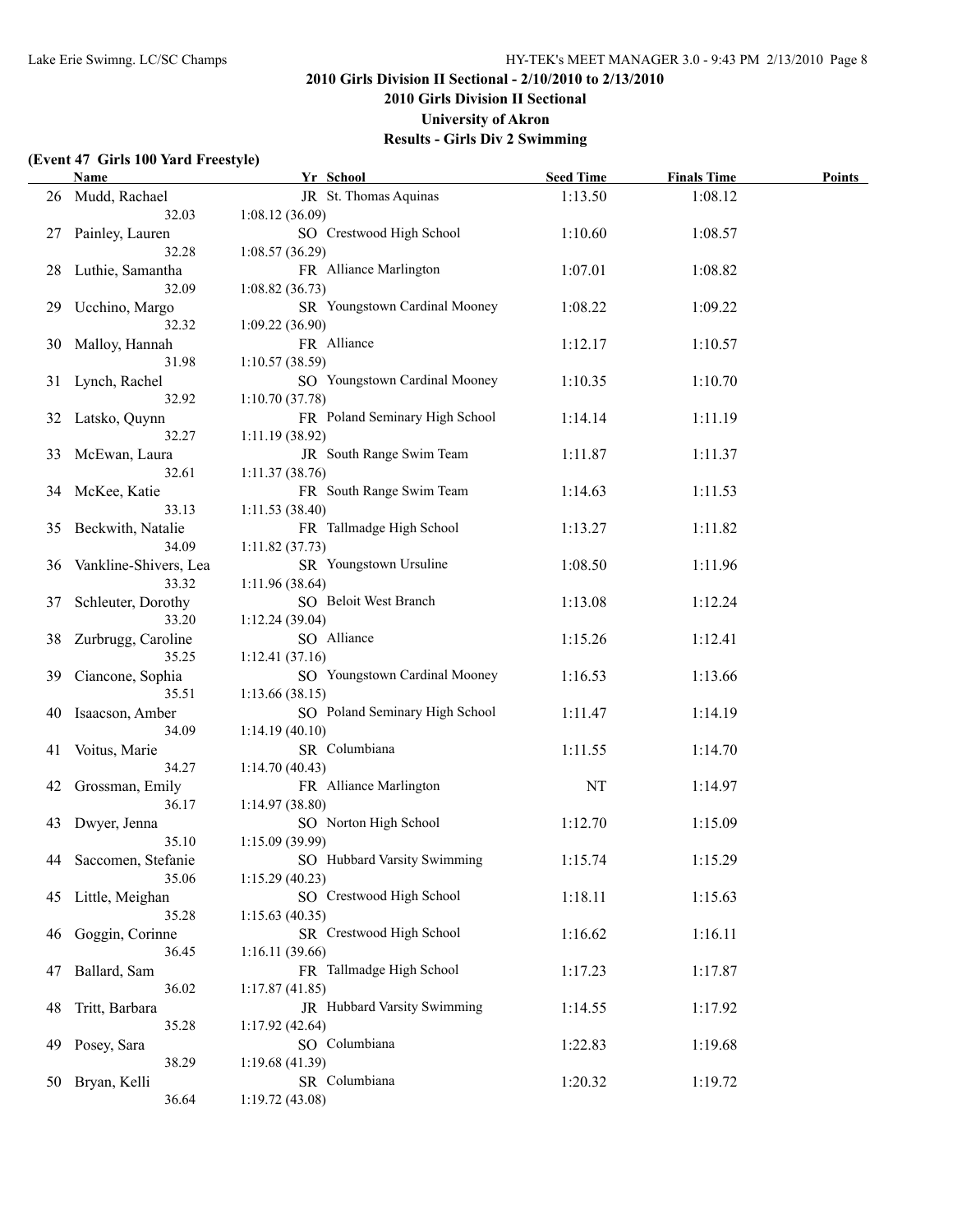**2010 Girls Division II Sectional**

**University of Akron**

**Results - Girls Div 2 Swimming**

#### **(Event 47 Girls 100 Yard Freestyle)**

|    | Name               | Yr School                                 | <b>Seed Time</b> | <b>Finals Time</b> | <b>Points</b> |
|----|--------------------|-------------------------------------------|------------------|--------------------|---------------|
| 51 | Clunk, Ali         | JR Alliance                               | 1:25.35          | 1:22.05            |               |
|    | 38.59              | 1:22.05(43.46)                            |                  |                    |               |
| 52 | Januszewski, Elise | SO Norton High School                     | 1:24.83          | 1:22.74            |               |
|    | 38.83              | 1:22.74(43.91)                            |                  |                    |               |
| 53 | Rowe, Blake        | SO Alliance                               | 1:30.01          | 1:24.72            |               |
|    | 39.59              | 1:24.72(45.13)                            |                  |                    |               |
| 54 | Hicks, Courtney    | <b>Hubbard Varsity Swimming</b><br>$SO^-$ | 1:20.52          | 1:25.46            |               |
|    | 38.95              | 1:25.46(46.51)                            |                  |                    |               |
| 55 | Brant, Brittany    | SR Mapleton High School                   | 1:27.05          | 1:26.01            |               |
|    | 40.51              | 1:26.01(45.50)                            |                  |                    |               |
| 56 | Kennedy, Chelsea   | SO Norton High School                     | 1:24.28          | 1:27.87            |               |
|    | 41.71              | 1:27.87(46.16)                            |                  |                    |               |
|    | Sullivan, Meg      | Orrville High School<br>JR.               | 1:00.79          | DQ                 |               |

#### **Event 48 Girls 500 Yard Freestyle**

|   | Name              | Yr School        |                                   | <b>Seed Time</b> | <b>Finals Time</b> | <b>Points</b> |
|---|-------------------|------------------|-----------------------------------|------------------|--------------------|---------------|
|   | 1 Poitinger, Alex |                  | SO Revere High School             | 5:22.51          | 5:34.80            | 20            |
|   | 28.37             | 1:00.50(32.13)   | 1:34.17(33.67)                    | 2:08.81 (34.64)  |                    |               |
|   | 2:43.92 (35.11)   | 3:18.97(35.05)   | 3:53.31(34.34)                    | 4:27.95(34.64)   |                    |               |
|   | 5:02.14(34.19)    | 5:34.80(32.66)   |                                   |                  |                    |               |
|   | 2 Ormond, Renee   |                  | SO Cuy. Falls Cuy. Val. Christian | 5:35.86          | 5:35.09            | 17            |
|   | 30.08             | 1:03.57(33.49)   | 1:37.85(34.28)                    | 2:12.28(34.43)   |                    |               |
|   | 2:47.00 (34.72)   | 3:21.19(34.19)   | 3:55.62(34.43)                    | 4:29.50 (33.88)  |                    |               |
|   | 5:03.16 (33.66)   | 5:35.09 (31.93)  |                                   |                  |                    |               |
| 3 | Nice, Laura       |                  | SR Cuy. Falls Cuy. Val. Christian | 5:39.68          | 5:44.29            | 16            |
|   | 30.51             | 1:04.31(33.80)   | 1:38.58(34.27)                    | 2:13.06(34.48)   |                    |               |
|   | 2:47.82 (34.76)   | 3:22.85(35.03)   | 3:57.99(35.14)                    | 4:33.81 (35.82)  |                    |               |
|   | 5:09.88 (36.07)   | 5:44.29(34.41)   |                                   |                  |                    |               |
| 4 | Stewart, Becca    |                  | SO Poland Seminary High School    | 5:44.15          | 5:47.80            | 15            |
|   | 29.89             | 1:02.98(33.09)   | 1:37.16(34.18)                    | 2:12.65(35.49)   |                    |               |
|   | 2:48.31 (35.66)   | 3:24.34(36.03)   | 4:00.71(36.37)                    | 4:37.16(36.45)   |                    |               |
|   | 5:13.52(36.36)    | 5:47.80 (34.28)  |                                   |                  |                    |               |
| 5 | Vlahos, Erin      |                  | SR Cuy. Falls Cuy. Val. Christian | 6:13.42          | 5:59.76            | 14            |
|   | 33.69             | 1:10.26(36.57)   | 1:47.16(36.90)                    | 2:23.91(36.75)   |                    |               |
|   | 3:00.94(37.03)    | 3:38.14(37.20)   | 4:14.90 (36.76)                   | 4:51.09(36.19)   |                    |               |
|   | 5:26.62(35.53)    | 5:59.76(33.14)   |                                   |                  |                    |               |
| 6 | O'Brien, Colleen  |                  | JR Revere High School             | 6:00.06          | 6:01.28            | 13            |
|   | 31.52             | 1:06.39(34.87)   | 1:41.40(35.01)                    | 2:17.74(36.34)   |                    |               |
|   | 2:54.49(36.75)    | 3:31.76(37.27)   | 4:09.72 (37.96)                   | 4:47.85(38.13)   |                    |               |
|   | 5:25.35(37.50)    | 6:01.28(35.93)   |                                   |                  |                    |               |
| 7 | Cymanski, Lizzie  |                  | JR Crestwood High School          | 6:14.04          | 6:07.23            | 12            |
|   | 32.34             | 6:07.23(5:34.89) |                                   |                  |                    |               |
| 8 | Sinko, Maureen    |                  | FR Walsh Jesuit Swim and Diving   | 6:22.89          | 6:11.60            | 11            |
|   | 32.71             | 1:09.12(36.41)   | 1:46.77(37.65)                    | 2:24.82(38.05)   |                    |               |
|   | 3:02.80 (37.98)   | 3:41.34(38.54)   | 4:19.53(38.19)                    | 4:57.53(38.00)   |                    |               |
|   | 5:35.35 (37.82)   | 6:11.60(36.25)   |                                   |                  |                    |               |
| 9 | Good, Katie       |                  | SR Cuy. Falls Cuy. Val. Christian | 6:12.45          | 6:12.96            | 9             |
|   | 31.71             | 1:07.23(35.52)   | 1:44.45(37.22)                    | 2:21.98 (37.53)  |                    |               |
|   | 2:59.81 (37.83)   | 3:37.29(37.48)   | 4:15.11(37.82)                    | 4:53.30(38.19)   |                    |               |
|   | 5:29.27 (35.97)   | 6:12.96(43.69)   |                                   |                  |                    |               |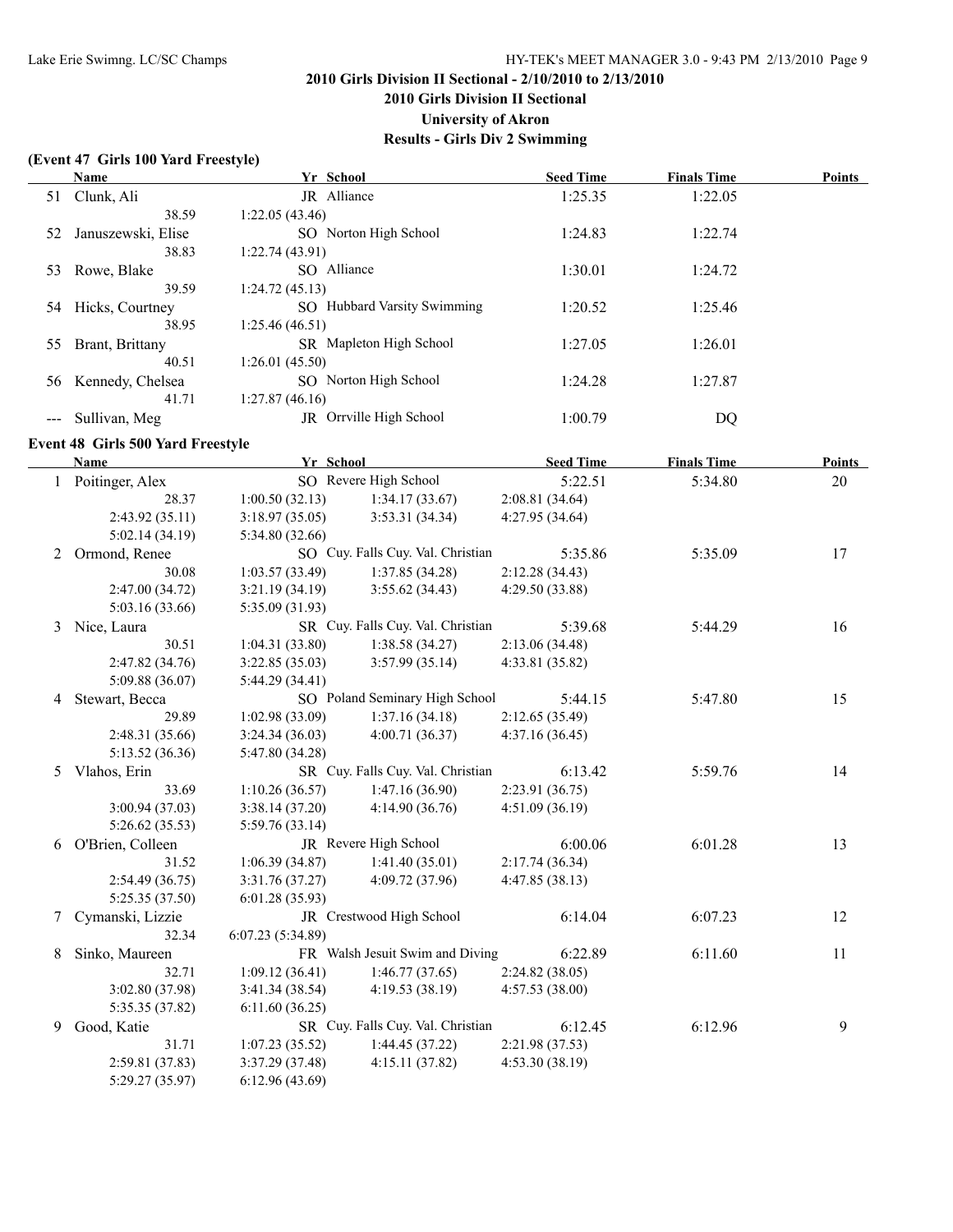**2010 Girls Division II Sectional**

**University of Akron**

**Results - Girls Div 2 Swimming**

#### **(Event 48 Girls 500 Yard Freestyle)**

|    | <b>Name</b>                      | Yr School                        |                                   | <b>Seed Time</b> | <b>Finals Time</b> | Points         |
|----|----------------------------------|----------------------------------|-----------------------------------|------------------|--------------------|----------------|
|    | 10 Bennett, Bethany              |                                  | SO Walsh Jesuit Swim and Diving   | 6:16.81          | 6:18.61            | 7              |
|    | 32.50                            | 1:08.88(36.38)                   | 1:46.56(37.68)                    | 2:25.24 (38.68)  |                    |                |
|    | 3:03.74 (38.50)                  | 3:42.53(38.79)                   | 4:22.71(40.18)                    | 5:02.43 (39.72)  |                    |                |
|    | 5:41.75 (39.32)                  | 6:18.61(36.86)                   |                                   |                  |                    |                |
|    | 11 Lauria, Cara                  |                                  | JR Walsh Jesuit Swim and Diving   | 6:28.94          | 6:19.04            | 6              |
|    | 33.06                            | 1:10.15(37.09)                   | 1:48.70(38.55)                    | 2:27.58 (38.88)  |                    |                |
|    | 3:06.47 (38.89)                  | 3:45.33(38.86)                   | 4:24.78 (39.45)                   | 5:03.81 (39.03)  |                    |                |
|    | 5:42.54 (38.73)                  | 6:19.04(36.50)                   |                                   |                  |                    |                |
|    | 12 Vaughn, Sammie                |                                  | JR Crestwood High School          | 6:38.42          | 6:21.19            | 5              |
|    | 34.25                            | 1:12.16(37.91)                   | 1:50.88(38.72)                    | 2:29.53 (38.65)  |                    |                |
|    | 3:09.03 (39.50)                  | 3:48.65(39.62)                   | 4:27.32(38.67)                    | 5:06.24(38.92)   |                    |                |
|    | 5:45.35 (39.11)                  | 6:21.19(35.84)                   |                                   |                  |                    |                |
|    | 13 Hurtuk, Elise                 |                                  | JR Poland Seminary High School    | 6:24.30          | 6:22.95            | 4              |
|    | 33.31                            | 1:10.17(36.86)                   | 1:49.15(38.98)                    | 2:28.02(38.87)   |                    |                |
|    | 3:06.61 (38.59)                  | 3:46.14(39.53)                   | 4:25.94(39.80)                    | 5:05.57(39.63)   |                    |                |
|    | 5:45.71 (40.14)                  | 6:22.95(37.24)                   |                                   |                  |                    |                |
|    | 14 Franklin, Stana               |                                  | SO Hubbard Varsity Swimming       | 6:38.50          | 6:27.02            | 3              |
|    | 32.89                            | 1:09.21(36.32)                   | 1:47.83(38.62)                    | 2:27.02 (39.19)  |                    |                |
|    | 3:06.60 (39.58)                  | 3:46.36(39.76)                   | 4:26.55(40.19)                    | 5:07.40(40.85)   |                    |                |
|    | 5:48.10(40.70)                   | 6:27.02 (38.92)                  |                                   |                  |                    |                |
|    | 15 Miller, Alyssa                |                                  | JR St. Thomas Aquinas             | 6:58.10          | 6:38.29            | $\overline{c}$ |
|    | 35.41                            | 1:14.36(38.95)                   | 1:55.25(40.89)                    | 2:35.56(40.31)   |                    |                |
|    | 3:15.70(40.14)                   | 3:56.67(40.97)                   | 4:37.81(41.14)                    | 5:18.72(40.91)   |                    |                |
|    | 5:59.03 (40.31)                  | 6:38.29(39.26)                   |                                   |                  |                    |                |
|    | 16 Benner, Brooke                |                                  | JR Orrville High School           | 6:51.74          | 6:40.97            | 1              |
|    | 34.42                            | 1:13.58(39.16)                   | 1:54.06(40.48)                    | 2:34.33(40.27)   |                    |                |
|    | 3:14.78(40.45)                   | 3:56.16(41.38)                   | 4:37.74(41.58)                    | 5:19.27(41.53)   |                    |                |
|    | 6:00.93(41.66)                   | 6:40.97(40.04)                   |                                   |                  |                    |                |
|    | 17 Foltz, Ellie                  |                                  | SR Canton Central Catholic High   | 6:51.24          | 6:46.23            |                |
|    | 34.04                            | 1:12.48(38.44)                   | 1:52.00(39.52)                    | 2:33.36(41.36)   |                    |                |
|    | 3:16.13(42.77)                   | 3:58.50(42.37)                   | 4:41.16(42.66)                    | 5:23.87(42.71)   |                    |                |
|    | 6:06.29(42.42)                   | 6:46.23(39.94)                   |                                   |                  |                    |                |
|    | 18 Grow, Hannah                  |                                  | FR Canton Central Catholic High   | 7:02.61          | 6:52.13            |                |
|    | 35.79                            | 1:17.08(41.29)                   | 1:59.47(42.39)                    | 2:42.01 (42.54)  |                    |                |
|    | 3:24.62(42.61)                   | 4:07.21(42.59)                   | 4:50.66(43.45)                    | 5:33.40(42.74)   |                    |                |
|    | 6:14.78(41.38)                   | 6:52.13(37.35)                   |                                   |                  |                    |                |
|    | 19 Ayers, Emily                  |                                  | SO Revere High School             | 6:36.26          | 6:52.53            |                |
|    | 34.73                            |                                  | 1:13.92 (39.19) $1:54.84$ (40.92) | 2:36.99(42.15)   |                    |                |
|    |                                  |                                  |                                   | 5:29.68 (42.96)  |                    |                |
|    | 3:20.04(43.05)<br>6:12.48(42.80) | 4:02.91(42.87)<br>6:52.53(40.05) | 4:46.72(43.81)                    |                  |                    |                |
|    |                                  |                                  | SR St. Thomas Aquinas             | 7:15.85          | 6:56.95            |                |
| 20 | Kennedy, Megan                   |                                  |                                   |                  |                    |                |
|    | 36.82                            | 1:17.18(40.36)                   | 1:58.34(41.16)                    | 2:41.10(42.76)   |                    |                |
|    | 3:23.90 (42.80)                  | 4:07.08(43.18)                   | 4:50.49(43.41)                    | 5:33.74(43.25)   |                    |                |
|    | 6:16.56(42.82)                   | 6:56.95(40.39)                   |                                   |                  |                    |                |
|    | 21 Kozy, Emily                   |                                  | SR Tallmadge High School          | 6:57.24          | 7:00.21            |                |
|    | 35.07                            | 1:14.12 (39.05)                  | 1:55.71(41.59)                    | 2:38.98 (43.27)  |                    |                |
|    | 3:23.00 (44.02)                  | 4:06.47(43.47)                   | 4:50.37 (43.90)                   | 5:34.55(44.18)   |                    |                |
|    | 6:18.28(43.73)                   | 7:00.21(41.93)                   |                                   |                  |                    |                |
| 22 | Casale, Lauren                   |                                  | SO Warren John F. Kennedy         | 7:07.43          | 7:02.23            |                |
|    | 37.14                            | 1:18.55(41.41)                   | 2:01.35 (42.80)                   | 2:44.76 (43.41)  |                    |                |
|    | 3:28.64(43.88)                   | 4:12.32(43.68)                   | 4:56.16(43.84)                    | 5:39.82 (43.66)  |                    |                |
|    | 6:22.60(42.78)                   | 7:02.23 (39.63)                  |                                   |                  |                    |                |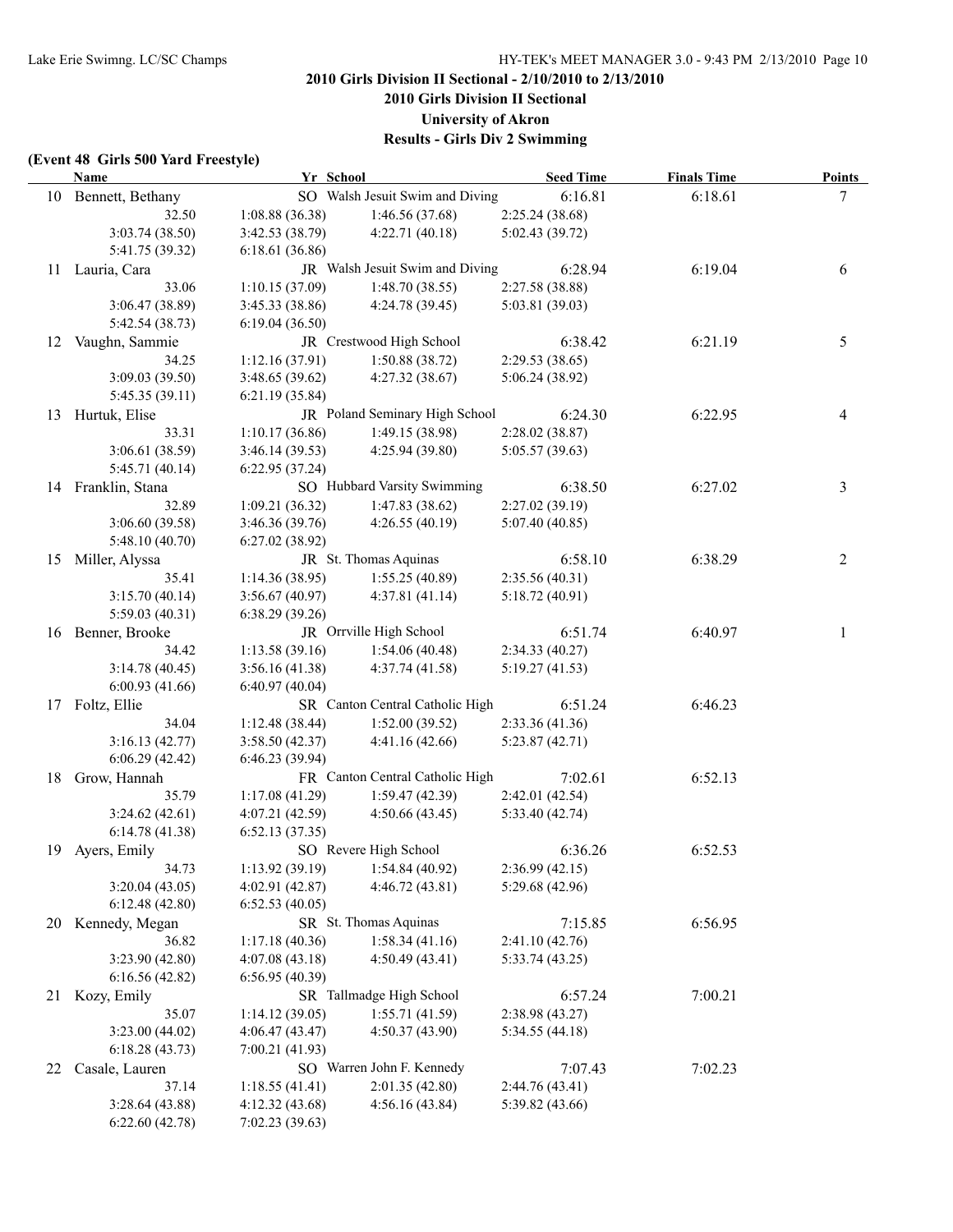**2010 Girls Division II Sectional**

**University of Akron**

**Results - Girls Div 2 Swimming**

#### **(Event 48 Girls 500 Yard Freestyle)**

|    | <b>Name</b>         | Yr School       |                                 | <b>Seed Time</b>  | <b>Finals Time</b> | <b>Points</b> |
|----|---------------------|-----------------|---------------------------------|-------------------|--------------------|---------------|
| 23 | Sheaffer, Leah      |                 | SO Crestwood High School        | 7:09.09           | 7:05.99            |               |
|    | 36.59               | 1:19.16(42.57)  | 2:02.56(43.40)                  | 2:45.77(43.21)    |                    |               |
|    | 3:29.95 (44.18)     | 4:13.86(43.91)  | 4:58.10(44.24)                  | 5:42.29 (44.19)   |                    |               |
|    | 6:25.04(42.75)      | 7:05.99(40.95)  |                                 |                   |                    |               |
|    | 24 Tucker, Jennalee | JR Alliance     |                                 | 7:17.90           | 7:11.62            |               |
|    | 34.59               | 1:16.16(41.57)  | 2:01.79(45.63)                  | 2:47.31 (45.52)   |                    |               |
|    | 3:32.80 (45.49)     | 4:17.86(45.06)  | 5:02.97(45.11)                  | 5:48.07(45.10)    |                    |               |
|    | 6:32.00(43.93)      | 7:11.62 (39.62) |                                 |                   |                    |               |
| 25 | Soto, Karla         |                 | JR Canton Central Catholic High | 7:22.53           | 7:15.07            |               |
|    | 36.75               | 1:17.77(41.02)  | 2:01.46(43.69)                  | 2:45.90 (44.44)   |                    |               |
|    | 3:30.98(45.08)      | 4:16.12(45.14)  | 5:02.61(46.49)                  |                   |                    |               |
|    | 6:34.10()           | 7:15.07(40.97)  |                                 |                   |                    |               |
| 26 | Cvelbar, Marissa    | FR Alliance     |                                 | 7:27.15           | 7:24.76            |               |
|    | 37.24               | 1:20.46(43.22)  | 2:04.69(44.23)                  | 2:50.42(45.73)    |                    |               |
|    | 3:35.83(45.41)      | 4:22.71(46.88)  | 5:09.13(46.42)                  | 5:56.53 (47.40)   |                    |               |
|    | 6:42.90(46.37)      | 7:24.76(41.86)  |                                 |                   |                    |               |
| 27 | Dickerhoof, Emily   |                 | SR Beloit West Branch           | 7:23.34           | 7:26.78            |               |
|    | 36.57               | 1:18.32(41.75)  | 2:03.13(44.81)                  | 2:48.50(45.37)    |                    |               |
|    | 3:34.81 (46.31)     | 4:21.44(46.63)  | 5:08.59(47.15)                  | 5:55.82(47.23)    |                    |               |
|    | 6:42.83(47.01)      | 7:26.78(43.95)  |                                 |                   |                    |               |
| 28 | Apicella, Lauren    |                 | SO Crestwood High School        | 8:05.05           | 7:28.27            |               |
|    | 40.32               | 1:25.83(45.51)  | 2:11.40(45.57)                  | 2:56.77(45.37)    |                    |               |
|    | 3:44.20(47.43)      | 4:30.81(46.61)  | 5:17.34(46.53)                  | 6:02.36(45.02)    |                    |               |
|    | 6:47.13(44.77)      | 7:28.27(41.14)  |                                 |                   |                    |               |
|    | 29 Finnerty, Leah   |                 | SO Youngstown Cardinal Mooney   | 7:23.70           | 7:48.29            |               |
|    | 35.55               | 1:18.01(42.46)  | 2:03.56 (45.55)                 | 2:50.48 (46.92)   |                    |               |
|    |                     | 4:28.87()       | 5:19.50(50.63)                  | 6:10.38(50.88)    |                    |               |
|    | 7:48.29 (1:37.91)   |                 |                                 |                   |                    |               |
|    | 30 Pittak, Lauren   |                 | FR Tallmadge High School        | 7:53.04           | 7:59.67            |               |
|    | 39.19               | 1:25.92(46.73)  |                                 | 3:04.07()         |                    |               |
|    | 3:54.56 (50.49)     | 4:44.28 (49.72) | 5:35.23 (50.95)                 | 7:59.67 (2:24.44) |                    |               |
| 31 | Ridenour, Marissa   |                 | FR Tallmadge High School        | 8:45.03           | 8:13.89            |               |
|    | 40.92               | 1:31.05(50.13)  | 2:22.26(51.21)                  | 3:14.79(52.53)    |                    |               |
|    | 4:06.68(51.89)      | 4:58.95(52.27)  | 5:49.23 (50.28)                 | 6:41.14(51.91)    |                    |               |
|    | 7:30.69(49.55)      | 8:13.89 (43.20) |                                 |                   |                    |               |

## **Event 49 Girls 200 Yard Freestyle Relay**

|   | Team                             | Relay                 |                                | <b>Seed Time</b>        | <b>Finals Time</b>     | <b>Points</b> |
|---|----------------------------------|-----------------------|--------------------------------|-------------------------|------------------------|---------------|
|   | Revere High School               | $\mathsf{A}$          |                                | 1:43.06                 | 1:42.09                | 40            |
|   | 1) Harris, Maggie SO             | 2) Thomas, Ali SR     |                                | 3) Poitinger, Alex SO   | 4) Kimberly, Katie JR  |               |
|   | 25.37                            | 51.70(26.33)          | 1:16.84(25.14)                 | 1:42.09(25.25)          |                        |               |
|   | 2 Cuy. Falls Cuy. Val. Christian | $\mathsf{A}$          |                                | 1:43.36                 | 1:43.42                | 34            |
|   | 1) Amicone, Kaitlin JR           | 2) Nice, Laura SR     |                                | 3) Ormond, Renee SO     | 4) Ormond, Kelly JR    |               |
|   | 25.52                            | 51.79 (26.27)         | 1:18.91(27.12)                 | 1:43.42(24.51)          |                        |               |
| 3 | Walsh Jesuit Swim and Diving     | A                     |                                | 1:47.44                 | 1:45.61                | 32            |
|   | 1) Tullis, Lauren FR             | 2) Stack, Samantha SO |                                | 3) Cleveland, Andrea SO | 4) Woolf, Rosalie JR   |               |
|   | 26.37                            |                       | $53.04(26.67)$ 1:19.23 (26.19) | 1:45.61(26.38)          |                        |               |
|   | 4 Orrville High School           | A                     |                                | 1:48.85                 | 1:46.28                | 30            |
|   | 1) Sullivan, Meg JR              | 2) Renner, Raegan FR  |                                | 3) Hunter, Lindsay SO   | 4) Monheim, Madison FR |               |
|   | 26.71                            |                       | $54.31(27.60)$ 1:21.66 (27.35) | 1:46.28(24.62)          |                        |               |
|   | 5 Canton Central Catholic High   | A                     |                                | 1:49.87                 | 1:48.59                | 28            |
|   | 1) Tan, Avery JR                 | 2) Svetlak, Abby JR   |                                | 3) Butz, Sydney SO      | 4) Palagiano, Vicki SO |               |
|   | 26.04                            |                       | 54.76 (28.72) 1:21.70 (26.94)  | 1:48.59(26.89)          |                        |               |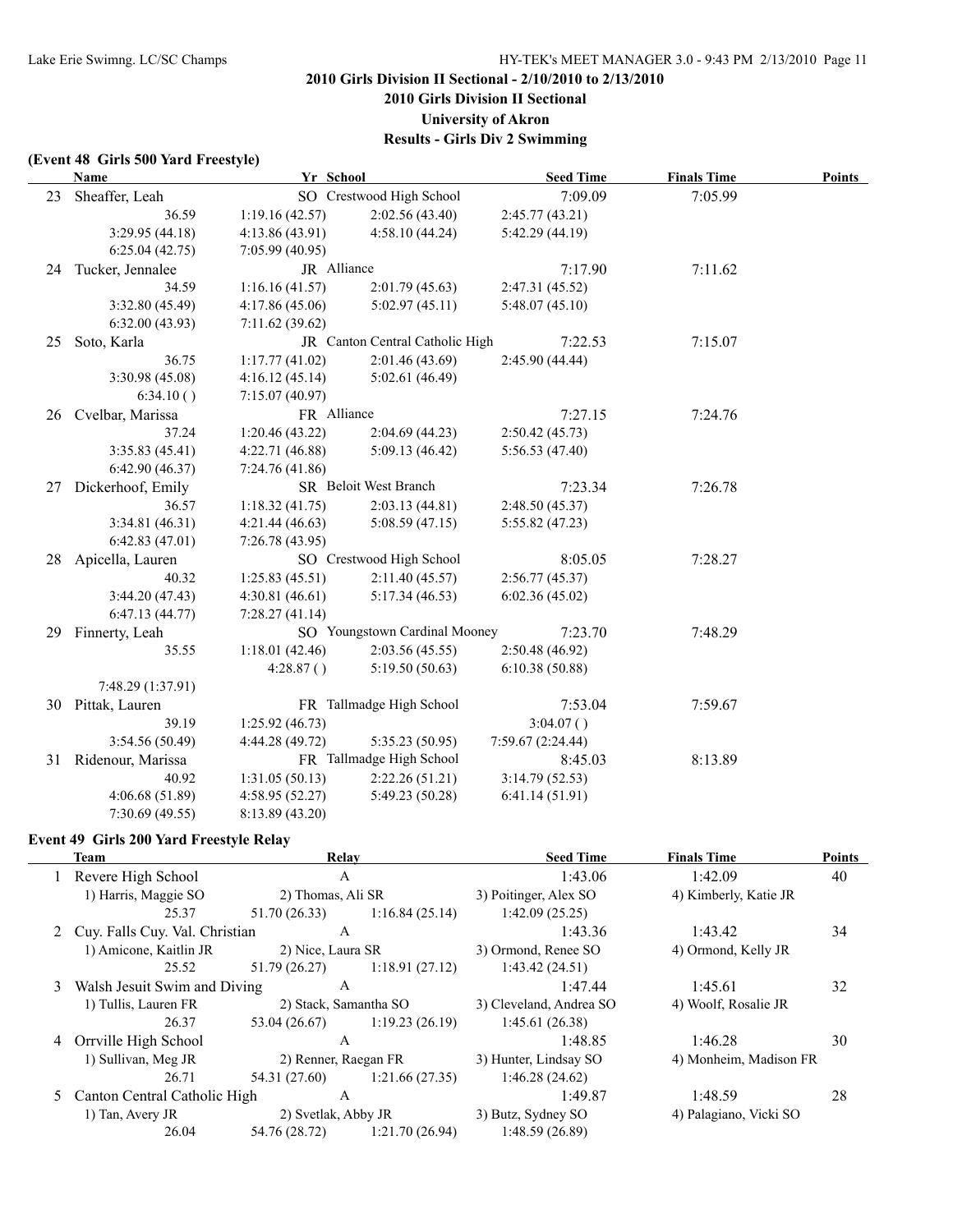**2010 Girls Division II Sectional**

**University of Akron**

**Results - Girls Div 2 Swimming**

## **(Event 49 Girls 200 Yard Freestyle Relay)**

|    | <b>Team</b>                     | Relay                           |                                   | <b>Seed Time</b>                                | <b>Finals Time</b>      | <b>Points</b> |
|----|---------------------------------|---------------------------------|-----------------------------------|-------------------------------------------------|-------------------------|---------------|
| 6  | St. Thomas Aquinas              | $\mathsf{A}$                    |                                   | 1:56.85                                         | 1:52.35                 | 26            |
|    | 1) Armour, Abbey SO             |                                 | 2) Courter, Ashley SO             | 3) Perkins, Jacklyn SR                          | 4) Hines, Brittany SO   |               |
|    | 27.83                           | 55.89 (28.06)                   | 1:24.42(28.53)                    | 1:52.35(27.93)                                  |                         |               |
| 7  | Tallmadge High School           | $\mathbf{A}$                    |                                   | 1:58.78                                         | 1:57.42                 | 24            |
|    | 1) Ingersoll, Maddie SR         |                                 | 2) Spencer, Natalie SR            | 3) DiFiore, Brittany FR                         | 4) Balazs, Jenna SR     |               |
|    | 29.03                           | 58.77 (29.74)                   | 1:29.26(30.49)                    | 1:57.42(28.16)                                  |                         |               |
| 8  | Alliance                        | $\mathbf{A}$                    |                                   | 2:01.74                                         | 1:58.19                 | 22            |
|    | 1) Lytle, Madison SO            |                                 | 2) Malloy, Hannah FR              | 3) Cvelbar, Marissa FR                          | 4) Burke, Mackenzie JR  |               |
|    | 27.48                           |                                 | $57.99(30.51)$ 1:29.31 (31.32)    | 1:58.19(28.88)                                  |                         |               |
| 9  | Poland Seminary High School     | $\overline{A}$                  |                                   | 2:11.65                                         | 2:01.64                 | 18            |
|    | 1) Hubbell, Amanda JR           |                                 | 2) Clark, Mackenzie FR            | 3) Melillo, Celia FR                            | 4) Rubesa, Sara JR      |               |
|    | 29.53                           |                                 |                                   | 1:01.36 (31.83) 1:32.97 (31.61) 2:01.64 (28.67) |                         |               |
| 10 | Crestwood High School           | $\mathbf{A}$                    |                                   | 2:13.99                                         | 2:09.86                 | 14            |
|    | 1) Sheaffer, Leah SO            | 2) Lough, Sam SR                |                                   | 3) Faust, Kenzie FR                             | 4) Painley, Lauren SO   |               |
|    | 33.26                           |                                 | $1:06.57(33.31)$ $1:38.96(32.39)$ | 2:09.86(30.90)                                  |                         |               |
| 11 | Youngstown Cardinal Mooney      | $\overline{A}$                  |                                   | 1:59.14                                         | 2:14.66                 | 12            |
|    | 1) Sturtz, Haley JR             |                                 |                                   | 2) Ciancone, Sophia SO 3) Finnerty, Leah SO     | 4) Sieman, Katherine FR |               |
|    | 31.76                           |                                 | $1:04.97(33.21)$ $1:40.56(35.59)$ | 2:14.66(34.10)                                  |                         |               |
| 12 | Salem High School               | $\mathbf{A}$                    |                                   | 2:21.02                                         | 2:17.70                 | 10            |
|    | 1) Andrews, Ciara SO            |                                 |                                   | 2) Crowgey, Brynn SR 3) Thomas, Maddie FR       | 4) Pisoni, Aleta FR     |               |
|    | 34.66                           |                                 |                                   | 1:13.09 (38.43) 1:47.23 (34.14) 2:17.70 (30.47) |                         |               |
| 13 | <b>Hubbard Varsity Swimming</b> | $\mathbf{A}$                    |                                   | 2:19.19                                         | 2:21.92                 | 8             |
|    | 1) Wallroff, Katie FR           |                                 | 2) Hicks, Courtney SO             | 3) McConnell, Rachel FR                         | 4) Hetson, Lillian FR   |               |
|    | 36.75                           |                                 | $1:11.73(34.98)$ $1:47.66(35.93)$ | 2:21.92(34.26)                                  |                         |               |
|    | 14 Norton High School           | $\mathsf{A}$                    |                                   | 2:25.39                                         | 2:28.42                 | 6             |
|    | 1) Dwyer, Jenna SO              |                                 | 2) Januszewski, Elise SO          | 3) Kennedy, Chelsea SO                          | 4) O'Connor, Emily SO   |               |
|    | 37.22                           | 1:11.23 (34.01) 1:27.45 (16.22) |                                   | 2:28.42 (1:00.97)                               |                         |               |

#### **Event 50 Girls 100 Yard Backstroke**

|    | <b>Name</b>       | Yr School                         | <b>Seed Time</b> | <b>Finals Time</b> | <b>Points</b> |
|----|-------------------|-----------------------------------|------------------|--------------------|---------------|
|    | Patterson, Amanda | FR Mapleton High School           | 1:05.00          | 1:03.76            | 20            |
|    | 31.39             | 1:03.76(32.37)                    |                  |                    |               |
|    | Klossner, Audrey  | SR Walsh Jesuit Swim and Diving   | 1:07.20          | 1:05.06            | 17            |
|    | 31.40             | 1:05.06(33.66)                    |                  |                    |               |
| 3  | Reilman, Sara     | FR Walsh Jesuit Swim and Diving   | 1:09.86          | 1:06.61            | 16            |
|    | 32.82             | 1:06.61(33.79)                    |                  |                    |               |
| 4  | Wright, Sarah     | JR Cuy. Falls Cuy. Val. Christian | 1:06.97          | 1:06.70            | 15            |
|    | 32.47             | 1:06.70(34.23)                    |                  |                    |               |
| 5. | Pawuk, Cassandra  | FR Walsh Jesuit Swim and Diving   | 1:10.50          | 1:07.63            | 14            |
|    | 32.94             | 1:07.63(34.69)                    |                  |                    |               |
| 6  | Butz, Sydney      | SO Canton Central Catholic High   | 1:11.21          | 1:08.43            | 13            |
|    | 33.47             | 1:08.43(34.96)                    |                  |                    |               |
|    | Nykamp, Andrea    | SR Cuy. Falls Cuy. Val. Christian | 1:11.08          | 1:08.86            | 12            |
|    | 33.66             | 1:08.86(35.20)                    |                  |                    |               |
| 8  | Toth, Stephanie   | JR Cuy. Falls Cuy. Val. Christian | 1:12.09          | 1:09.91            | 11            |
|    | 34.26             | 1:09.91(35.65)                    |                  |                    |               |
| 9  | Renner, Raegan    | FR Orrville High School           | 1:11.75          | 1:11.02            | 9             |
|    | 34.31             | 1:11.02(36.71)                    |                  |                    |               |
| 10 | Lichti, Kelli     | <b>JR</b> Orrville High School    | 1:14.02          | 1:11.35            | 7             |
|    | 34.44             | 1:11.35(36.91)                    |                  |                    |               |
| 11 | Stuffel, Hollie   | JR Canton Central Catholic High   | 1:12.53          | 1:12.25            | 6             |
|    | 35.08             | 1:12.25(37.17)                    |                  |                    |               |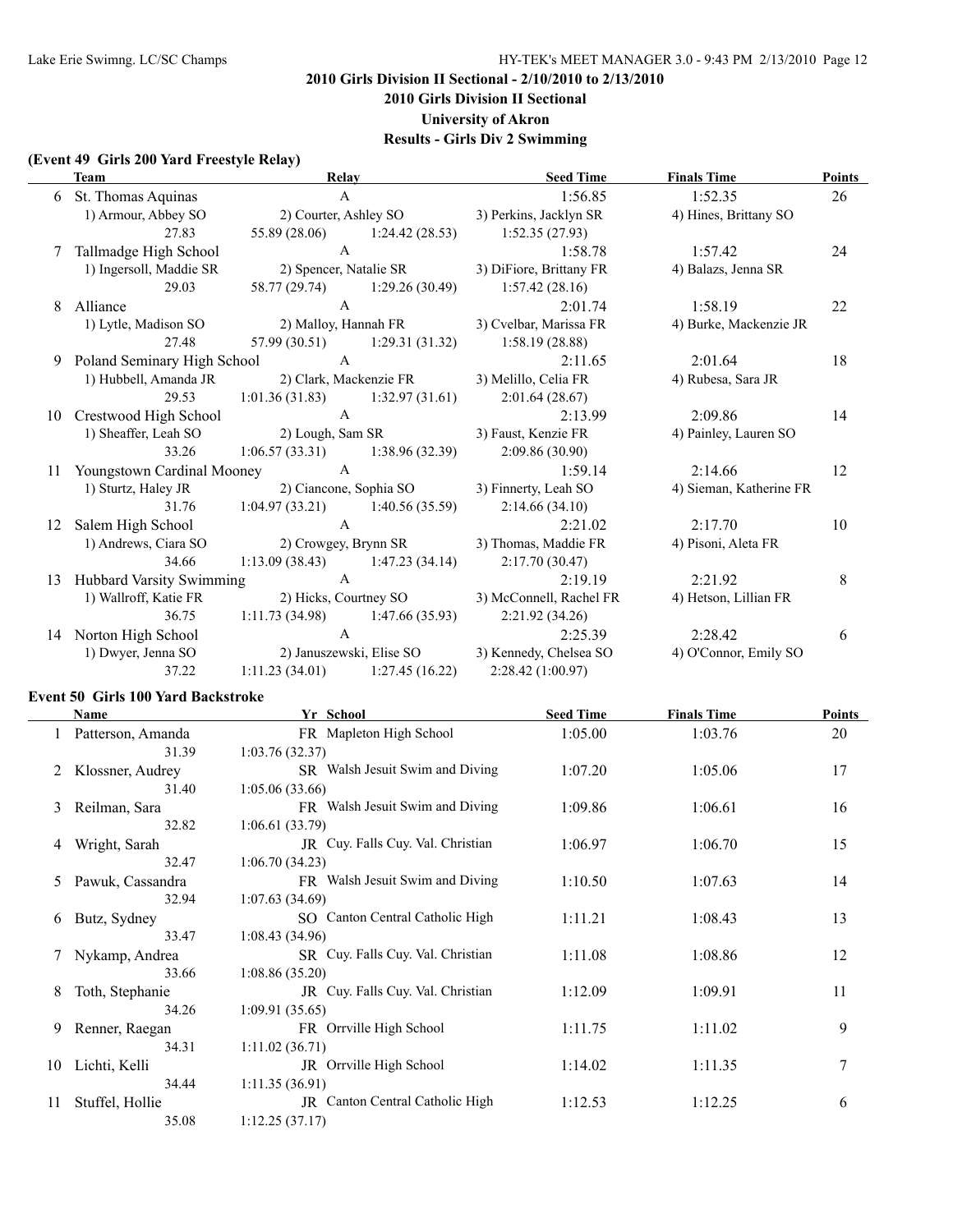**2010 Girls Division II Sectional**

**University of Akron**

**Results - Girls Div 2 Swimming**

### **(Event 50 Girls 100 Yard Backstroke)**

| FR Western Reserve Berlin Center<br>1:11.24<br>1:12.66<br>5<br>Stahl, Jamie<br>12<br>34.69<br>1:12.66(37.97)<br>SR Tallmadge High School<br>Ingersoll, Maddie<br>1:11.84<br>1:12.84<br>13<br>4<br>34.88<br>1:12.84 (37.96)<br>SR Youngstown Cardinal Mooney<br>3<br>1:14.03<br>Christopher, Abbey<br>1:13.30<br>14<br>35.32<br>1:13.30(37.98)<br>SO St. Thomas Aquinas<br>$\overline{c}$<br>1:14.50<br>1:13.80<br>15<br>Courter, Ashley<br>1:13.80(37.75)<br>36.05<br>Hensley, Lauren<br>SR Canton Central Catholic High<br>1:15.68<br>1:14.58<br>1<br>16<br>36.84<br>1:14.58(37.74)<br>SR Hanoverton United<br>Renfro, Shelby<br>1:17.67<br>1:16.54<br>17<br>1:16.54 (39.32)<br>37.22<br>SR Youngstown Cardinal Mooney<br>1:16.81<br>1:16.87<br>18<br>Ucchino, Margo<br>37.09<br>1:16.87(39.78)<br>SO Revere High School<br>Zumpano, Michelle<br>1:20.19<br>1:18.21<br>19<br>FR Revere High School<br>Pfieffer, Erin<br>1:22.93<br>20<br>1:18.29<br>37.61<br>1:18.29(40.68)<br>SO Struthers<br>Granchie, Kelsey<br>1:22.85<br>1:18.35<br>21<br>37.40<br>1:18.35(40.95)<br>SO Youngstown Cardinal Mooney<br>1:21.08<br>1:18.91<br>22<br>Ciancone, Sophia<br>1:18.91 (40.14)<br>38.77<br>SO Youngstown Cardinal Mooney<br>1:20.74<br>1:20.09<br>Lynch, Rachel<br>23<br>38.95<br>1:20.09(41.14)<br>SR Cuy. Falls Cuy. Val. Christian<br>1:25.69<br>Williams, Sarah<br>1:20.19<br>24<br>38.42<br>1:20.19(41.77)<br>FR Poland Seminary High School<br>1:21.03<br>1:20.27<br>Mullally, Jaclynn<br>25<br>1:20.27(42.76)<br>37.51<br>JR Poland Seminary High School<br>Petro, Nicole<br>1:19.84<br>1:20.41<br>26<br>SO Walsh Jesuit Swim and Diving<br>1:22.79<br>Elliott, Eileen<br>1:21.51<br>27<br>39.28<br>1:21.51 (42.23)<br>SR Tallmadge High School<br>1:21.49<br>1:22.21<br>Spencer, Natalie<br>28<br>1:22.21 (42.54)<br>39.67<br>FR Poland Seminary High School<br>1:24.02<br>29<br>Albright, Nicole<br>1:25.99<br>1:24.02 (45.06)<br>38.96<br>JR Beloit West Branch<br>30<br>Schleuter, Ellen<br>1:26.97<br>1:24.54<br>1:24.54(44.26)<br>40.28<br>SR Canton Central Catholic High<br>1:22.58<br>1:24.86<br>31 Wolfe, Autum<br>39.68<br>1:24.86(45.18)<br>SO Crestwood High School<br>1:32.22<br>32 Pochedly, Molly<br>1:24.89<br>41.93<br>1:24.89(42.96)<br>Quintrell, Regan<br>SR Tallmadge High School<br>1:26.78<br>1:28.14<br>33<br>SO St. Thomas Aquinas<br>1:31.00<br>1:29.12<br>34 Hunter, Kara<br>43.81<br>1:29.12(45.31)<br>SO St. Thomas Aquinas<br>Schillig, Madison<br>1:34.50<br>1:29.82<br>35<br>43.23<br>1:29.82(46.59)<br>FR South Range Swim Team<br>1:31.90<br>1:30.21<br>Gifford, Deanna<br>36<br>43.87<br>1:30.21(46.34)<br>FR Salem High School<br>1:30.55<br>Thomas, Maddie<br>1:30.57<br>37<br>42.13<br>1:30.57(48.44)<br>JR Alliance<br>1:41.65<br>1:32.54<br>38<br>Clunk, Ali | Name  | Yr School       | <b>Seed Time</b> | <b>Finals Time</b> | <b>Points</b> |
|-----------------------------------------------------------------------------------------------------------------------------------------------------------------------------------------------------------------------------------------------------------------------------------------------------------------------------------------------------------------------------------------------------------------------------------------------------------------------------------------------------------------------------------------------------------------------------------------------------------------------------------------------------------------------------------------------------------------------------------------------------------------------------------------------------------------------------------------------------------------------------------------------------------------------------------------------------------------------------------------------------------------------------------------------------------------------------------------------------------------------------------------------------------------------------------------------------------------------------------------------------------------------------------------------------------------------------------------------------------------------------------------------------------------------------------------------------------------------------------------------------------------------------------------------------------------------------------------------------------------------------------------------------------------------------------------------------------------------------------------------------------------------------------------------------------------------------------------------------------------------------------------------------------------------------------------------------------------------------------------------------------------------------------------------------------------------------------------------------------------------------------------------------------------------------------------------------------------------------------------------------------------------------------------------------------------------------------------------------------------------------------------------------------------------------------------------------------------------------------------------------------------------------------------------------------------------------------------------------------------------------------------------------------------------------------------------------------------------------------------------------------------------------------------------------------|-------|-----------------|------------------|--------------------|---------------|
|                                                                                                                                                                                                                                                                                                                                                                                                                                                                                                                                                                                                                                                                                                                                                                                                                                                                                                                                                                                                                                                                                                                                                                                                                                                                                                                                                                                                                                                                                                                                                                                                                                                                                                                                                                                                                                                                                                                                                                                                                                                                                                                                                                                                                                                                                                                                                                                                                                                                                                                                                                                                                                                                                                                                                                                                           |       |                 |                  |                    |               |
|                                                                                                                                                                                                                                                                                                                                                                                                                                                                                                                                                                                                                                                                                                                                                                                                                                                                                                                                                                                                                                                                                                                                                                                                                                                                                                                                                                                                                                                                                                                                                                                                                                                                                                                                                                                                                                                                                                                                                                                                                                                                                                                                                                                                                                                                                                                                                                                                                                                                                                                                                                                                                                                                                                                                                                                                           |       |                 |                  |                    |               |
|                                                                                                                                                                                                                                                                                                                                                                                                                                                                                                                                                                                                                                                                                                                                                                                                                                                                                                                                                                                                                                                                                                                                                                                                                                                                                                                                                                                                                                                                                                                                                                                                                                                                                                                                                                                                                                                                                                                                                                                                                                                                                                                                                                                                                                                                                                                                                                                                                                                                                                                                                                                                                                                                                                                                                                                                           |       |                 |                  |                    |               |
|                                                                                                                                                                                                                                                                                                                                                                                                                                                                                                                                                                                                                                                                                                                                                                                                                                                                                                                                                                                                                                                                                                                                                                                                                                                                                                                                                                                                                                                                                                                                                                                                                                                                                                                                                                                                                                                                                                                                                                                                                                                                                                                                                                                                                                                                                                                                                                                                                                                                                                                                                                                                                                                                                                                                                                                                           |       |                 |                  |                    |               |
|                                                                                                                                                                                                                                                                                                                                                                                                                                                                                                                                                                                                                                                                                                                                                                                                                                                                                                                                                                                                                                                                                                                                                                                                                                                                                                                                                                                                                                                                                                                                                                                                                                                                                                                                                                                                                                                                                                                                                                                                                                                                                                                                                                                                                                                                                                                                                                                                                                                                                                                                                                                                                                                                                                                                                                                                           |       |                 |                  |                    |               |
|                                                                                                                                                                                                                                                                                                                                                                                                                                                                                                                                                                                                                                                                                                                                                                                                                                                                                                                                                                                                                                                                                                                                                                                                                                                                                                                                                                                                                                                                                                                                                                                                                                                                                                                                                                                                                                                                                                                                                                                                                                                                                                                                                                                                                                                                                                                                                                                                                                                                                                                                                                                                                                                                                                                                                                                                           |       |                 |                  |                    |               |
|                                                                                                                                                                                                                                                                                                                                                                                                                                                                                                                                                                                                                                                                                                                                                                                                                                                                                                                                                                                                                                                                                                                                                                                                                                                                                                                                                                                                                                                                                                                                                                                                                                                                                                                                                                                                                                                                                                                                                                                                                                                                                                                                                                                                                                                                                                                                                                                                                                                                                                                                                                                                                                                                                                                                                                                                           |       |                 |                  |                    |               |
|                                                                                                                                                                                                                                                                                                                                                                                                                                                                                                                                                                                                                                                                                                                                                                                                                                                                                                                                                                                                                                                                                                                                                                                                                                                                                                                                                                                                                                                                                                                                                                                                                                                                                                                                                                                                                                                                                                                                                                                                                                                                                                                                                                                                                                                                                                                                                                                                                                                                                                                                                                                                                                                                                                                                                                                                           |       |                 |                  |                    |               |
|                                                                                                                                                                                                                                                                                                                                                                                                                                                                                                                                                                                                                                                                                                                                                                                                                                                                                                                                                                                                                                                                                                                                                                                                                                                                                                                                                                                                                                                                                                                                                                                                                                                                                                                                                                                                                                                                                                                                                                                                                                                                                                                                                                                                                                                                                                                                                                                                                                                                                                                                                                                                                                                                                                                                                                                                           |       |                 |                  |                    |               |
|                                                                                                                                                                                                                                                                                                                                                                                                                                                                                                                                                                                                                                                                                                                                                                                                                                                                                                                                                                                                                                                                                                                                                                                                                                                                                                                                                                                                                                                                                                                                                                                                                                                                                                                                                                                                                                                                                                                                                                                                                                                                                                                                                                                                                                                                                                                                                                                                                                                                                                                                                                                                                                                                                                                                                                                                           |       |                 |                  |                    |               |
|                                                                                                                                                                                                                                                                                                                                                                                                                                                                                                                                                                                                                                                                                                                                                                                                                                                                                                                                                                                                                                                                                                                                                                                                                                                                                                                                                                                                                                                                                                                                                                                                                                                                                                                                                                                                                                                                                                                                                                                                                                                                                                                                                                                                                                                                                                                                                                                                                                                                                                                                                                                                                                                                                                                                                                                                           |       |                 |                  |                    |               |
|                                                                                                                                                                                                                                                                                                                                                                                                                                                                                                                                                                                                                                                                                                                                                                                                                                                                                                                                                                                                                                                                                                                                                                                                                                                                                                                                                                                                                                                                                                                                                                                                                                                                                                                                                                                                                                                                                                                                                                                                                                                                                                                                                                                                                                                                                                                                                                                                                                                                                                                                                                                                                                                                                                                                                                                                           |       |                 |                  |                    |               |
|                                                                                                                                                                                                                                                                                                                                                                                                                                                                                                                                                                                                                                                                                                                                                                                                                                                                                                                                                                                                                                                                                                                                                                                                                                                                                                                                                                                                                                                                                                                                                                                                                                                                                                                                                                                                                                                                                                                                                                                                                                                                                                                                                                                                                                                                                                                                                                                                                                                                                                                                                                                                                                                                                                                                                                                                           |       |                 |                  |                    |               |
|                                                                                                                                                                                                                                                                                                                                                                                                                                                                                                                                                                                                                                                                                                                                                                                                                                                                                                                                                                                                                                                                                                                                                                                                                                                                                                                                                                                                                                                                                                                                                                                                                                                                                                                                                                                                                                                                                                                                                                                                                                                                                                                                                                                                                                                                                                                                                                                                                                                                                                                                                                                                                                                                                                                                                                                                           |       |                 |                  |                    |               |
|                                                                                                                                                                                                                                                                                                                                                                                                                                                                                                                                                                                                                                                                                                                                                                                                                                                                                                                                                                                                                                                                                                                                                                                                                                                                                                                                                                                                                                                                                                                                                                                                                                                                                                                                                                                                                                                                                                                                                                                                                                                                                                                                                                                                                                                                                                                                                                                                                                                                                                                                                                                                                                                                                                                                                                                                           |       |                 |                  |                    |               |
|                                                                                                                                                                                                                                                                                                                                                                                                                                                                                                                                                                                                                                                                                                                                                                                                                                                                                                                                                                                                                                                                                                                                                                                                                                                                                                                                                                                                                                                                                                                                                                                                                                                                                                                                                                                                                                                                                                                                                                                                                                                                                                                                                                                                                                                                                                                                                                                                                                                                                                                                                                                                                                                                                                                                                                                                           |       |                 |                  |                    |               |
|                                                                                                                                                                                                                                                                                                                                                                                                                                                                                                                                                                                                                                                                                                                                                                                                                                                                                                                                                                                                                                                                                                                                                                                                                                                                                                                                                                                                                                                                                                                                                                                                                                                                                                                                                                                                                                                                                                                                                                                                                                                                                                                                                                                                                                                                                                                                                                                                                                                                                                                                                                                                                                                                                                                                                                                                           |       |                 |                  |                    |               |
|                                                                                                                                                                                                                                                                                                                                                                                                                                                                                                                                                                                                                                                                                                                                                                                                                                                                                                                                                                                                                                                                                                                                                                                                                                                                                                                                                                                                                                                                                                                                                                                                                                                                                                                                                                                                                                                                                                                                                                                                                                                                                                                                                                                                                                                                                                                                                                                                                                                                                                                                                                                                                                                                                                                                                                                                           |       |                 |                  |                    |               |
|                                                                                                                                                                                                                                                                                                                                                                                                                                                                                                                                                                                                                                                                                                                                                                                                                                                                                                                                                                                                                                                                                                                                                                                                                                                                                                                                                                                                                                                                                                                                                                                                                                                                                                                                                                                                                                                                                                                                                                                                                                                                                                                                                                                                                                                                                                                                                                                                                                                                                                                                                                                                                                                                                                                                                                                                           |       |                 |                  |                    |               |
|                                                                                                                                                                                                                                                                                                                                                                                                                                                                                                                                                                                                                                                                                                                                                                                                                                                                                                                                                                                                                                                                                                                                                                                                                                                                                                                                                                                                                                                                                                                                                                                                                                                                                                                                                                                                                                                                                                                                                                                                                                                                                                                                                                                                                                                                                                                                                                                                                                                                                                                                                                                                                                                                                                                                                                                                           |       |                 |                  |                    |               |
|                                                                                                                                                                                                                                                                                                                                                                                                                                                                                                                                                                                                                                                                                                                                                                                                                                                                                                                                                                                                                                                                                                                                                                                                                                                                                                                                                                                                                                                                                                                                                                                                                                                                                                                                                                                                                                                                                                                                                                                                                                                                                                                                                                                                                                                                                                                                                                                                                                                                                                                                                                                                                                                                                                                                                                                                           |       |                 |                  |                    |               |
|                                                                                                                                                                                                                                                                                                                                                                                                                                                                                                                                                                                                                                                                                                                                                                                                                                                                                                                                                                                                                                                                                                                                                                                                                                                                                                                                                                                                                                                                                                                                                                                                                                                                                                                                                                                                                                                                                                                                                                                                                                                                                                                                                                                                                                                                                                                                                                                                                                                                                                                                                                                                                                                                                                                                                                                                           |       |                 |                  |                    |               |
|                                                                                                                                                                                                                                                                                                                                                                                                                                                                                                                                                                                                                                                                                                                                                                                                                                                                                                                                                                                                                                                                                                                                                                                                                                                                                                                                                                                                                                                                                                                                                                                                                                                                                                                                                                                                                                                                                                                                                                                                                                                                                                                                                                                                                                                                                                                                                                                                                                                                                                                                                                                                                                                                                                                                                                                                           |       |                 |                  |                    |               |
|                                                                                                                                                                                                                                                                                                                                                                                                                                                                                                                                                                                                                                                                                                                                                                                                                                                                                                                                                                                                                                                                                                                                                                                                                                                                                                                                                                                                                                                                                                                                                                                                                                                                                                                                                                                                                                                                                                                                                                                                                                                                                                                                                                                                                                                                                                                                                                                                                                                                                                                                                                                                                                                                                                                                                                                                           |       |                 |                  |                    |               |
|                                                                                                                                                                                                                                                                                                                                                                                                                                                                                                                                                                                                                                                                                                                                                                                                                                                                                                                                                                                                                                                                                                                                                                                                                                                                                                                                                                                                                                                                                                                                                                                                                                                                                                                                                                                                                                                                                                                                                                                                                                                                                                                                                                                                                                                                                                                                                                                                                                                                                                                                                                                                                                                                                                                                                                                                           |       |                 |                  |                    |               |
|                                                                                                                                                                                                                                                                                                                                                                                                                                                                                                                                                                                                                                                                                                                                                                                                                                                                                                                                                                                                                                                                                                                                                                                                                                                                                                                                                                                                                                                                                                                                                                                                                                                                                                                                                                                                                                                                                                                                                                                                                                                                                                                                                                                                                                                                                                                                                                                                                                                                                                                                                                                                                                                                                                                                                                                                           |       |                 |                  |                    |               |
|                                                                                                                                                                                                                                                                                                                                                                                                                                                                                                                                                                                                                                                                                                                                                                                                                                                                                                                                                                                                                                                                                                                                                                                                                                                                                                                                                                                                                                                                                                                                                                                                                                                                                                                                                                                                                                                                                                                                                                                                                                                                                                                                                                                                                                                                                                                                                                                                                                                                                                                                                                                                                                                                                                                                                                                                           |       |                 |                  |                    |               |
|                                                                                                                                                                                                                                                                                                                                                                                                                                                                                                                                                                                                                                                                                                                                                                                                                                                                                                                                                                                                                                                                                                                                                                                                                                                                                                                                                                                                                                                                                                                                                                                                                                                                                                                                                                                                                                                                                                                                                                                                                                                                                                                                                                                                                                                                                                                                                                                                                                                                                                                                                                                                                                                                                                                                                                                                           |       |                 |                  |                    |               |
|                                                                                                                                                                                                                                                                                                                                                                                                                                                                                                                                                                                                                                                                                                                                                                                                                                                                                                                                                                                                                                                                                                                                                                                                                                                                                                                                                                                                                                                                                                                                                                                                                                                                                                                                                                                                                                                                                                                                                                                                                                                                                                                                                                                                                                                                                                                                                                                                                                                                                                                                                                                                                                                                                                                                                                                                           |       |                 |                  |                    |               |
|                                                                                                                                                                                                                                                                                                                                                                                                                                                                                                                                                                                                                                                                                                                                                                                                                                                                                                                                                                                                                                                                                                                                                                                                                                                                                                                                                                                                                                                                                                                                                                                                                                                                                                                                                                                                                                                                                                                                                                                                                                                                                                                                                                                                                                                                                                                                                                                                                                                                                                                                                                                                                                                                                                                                                                                                           |       |                 |                  |                    |               |
|                                                                                                                                                                                                                                                                                                                                                                                                                                                                                                                                                                                                                                                                                                                                                                                                                                                                                                                                                                                                                                                                                                                                                                                                                                                                                                                                                                                                                                                                                                                                                                                                                                                                                                                                                                                                                                                                                                                                                                                                                                                                                                                                                                                                                                                                                                                                                                                                                                                                                                                                                                                                                                                                                                                                                                                                           |       |                 |                  |                    |               |
|                                                                                                                                                                                                                                                                                                                                                                                                                                                                                                                                                                                                                                                                                                                                                                                                                                                                                                                                                                                                                                                                                                                                                                                                                                                                                                                                                                                                                                                                                                                                                                                                                                                                                                                                                                                                                                                                                                                                                                                                                                                                                                                                                                                                                                                                                                                                                                                                                                                                                                                                                                                                                                                                                                                                                                                                           |       |                 |                  |                    |               |
|                                                                                                                                                                                                                                                                                                                                                                                                                                                                                                                                                                                                                                                                                                                                                                                                                                                                                                                                                                                                                                                                                                                                                                                                                                                                                                                                                                                                                                                                                                                                                                                                                                                                                                                                                                                                                                                                                                                                                                                                                                                                                                                                                                                                                                                                                                                                                                                                                                                                                                                                                                                                                                                                                                                                                                                                           |       |                 |                  |                    |               |
|                                                                                                                                                                                                                                                                                                                                                                                                                                                                                                                                                                                                                                                                                                                                                                                                                                                                                                                                                                                                                                                                                                                                                                                                                                                                                                                                                                                                                                                                                                                                                                                                                                                                                                                                                                                                                                                                                                                                                                                                                                                                                                                                                                                                                                                                                                                                                                                                                                                                                                                                                                                                                                                                                                                                                                                                           |       |                 |                  |                    |               |
|                                                                                                                                                                                                                                                                                                                                                                                                                                                                                                                                                                                                                                                                                                                                                                                                                                                                                                                                                                                                                                                                                                                                                                                                                                                                                                                                                                                                                                                                                                                                                                                                                                                                                                                                                                                                                                                                                                                                                                                                                                                                                                                                                                                                                                                                                                                                                                                                                                                                                                                                                                                                                                                                                                                                                                                                           |       |                 |                  |                    |               |
|                                                                                                                                                                                                                                                                                                                                                                                                                                                                                                                                                                                                                                                                                                                                                                                                                                                                                                                                                                                                                                                                                                                                                                                                                                                                                                                                                                                                                                                                                                                                                                                                                                                                                                                                                                                                                                                                                                                                                                                                                                                                                                                                                                                                                                                                                                                                                                                                                                                                                                                                                                                                                                                                                                                                                                                                           |       |                 |                  |                    |               |
|                                                                                                                                                                                                                                                                                                                                                                                                                                                                                                                                                                                                                                                                                                                                                                                                                                                                                                                                                                                                                                                                                                                                                                                                                                                                                                                                                                                                                                                                                                                                                                                                                                                                                                                                                                                                                                                                                                                                                                                                                                                                                                                                                                                                                                                                                                                                                                                                                                                                                                                                                                                                                                                                                                                                                                                                           |       |                 |                  |                    |               |
|                                                                                                                                                                                                                                                                                                                                                                                                                                                                                                                                                                                                                                                                                                                                                                                                                                                                                                                                                                                                                                                                                                                                                                                                                                                                                                                                                                                                                                                                                                                                                                                                                                                                                                                                                                                                                                                                                                                                                                                                                                                                                                                                                                                                                                                                                                                                                                                                                                                                                                                                                                                                                                                                                                                                                                                                           |       |                 |                  |                    |               |
|                                                                                                                                                                                                                                                                                                                                                                                                                                                                                                                                                                                                                                                                                                                                                                                                                                                                                                                                                                                                                                                                                                                                                                                                                                                                                                                                                                                                                                                                                                                                                                                                                                                                                                                                                                                                                                                                                                                                                                                                                                                                                                                                                                                                                                                                                                                                                                                                                                                                                                                                                                                                                                                                                                                                                                                                           |       |                 |                  |                    |               |
|                                                                                                                                                                                                                                                                                                                                                                                                                                                                                                                                                                                                                                                                                                                                                                                                                                                                                                                                                                                                                                                                                                                                                                                                                                                                                                                                                                                                                                                                                                                                                                                                                                                                                                                                                                                                                                                                                                                                                                                                                                                                                                                                                                                                                                                                                                                                                                                                                                                                                                                                                                                                                                                                                                                                                                                                           |       |                 |                  |                    |               |
|                                                                                                                                                                                                                                                                                                                                                                                                                                                                                                                                                                                                                                                                                                                                                                                                                                                                                                                                                                                                                                                                                                                                                                                                                                                                                                                                                                                                                                                                                                                                                                                                                                                                                                                                                                                                                                                                                                                                                                                                                                                                                                                                                                                                                                                                                                                                                                                                                                                                                                                                                                                                                                                                                                                                                                                                           |       |                 |                  |                    |               |
|                                                                                                                                                                                                                                                                                                                                                                                                                                                                                                                                                                                                                                                                                                                                                                                                                                                                                                                                                                                                                                                                                                                                                                                                                                                                                                                                                                                                                                                                                                                                                                                                                                                                                                                                                                                                                                                                                                                                                                                                                                                                                                                                                                                                                                                                                                                                                                                                                                                                                                                                                                                                                                                                                                                                                                                                           |       |                 |                  |                    |               |
|                                                                                                                                                                                                                                                                                                                                                                                                                                                                                                                                                                                                                                                                                                                                                                                                                                                                                                                                                                                                                                                                                                                                                                                                                                                                                                                                                                                                                                                                                                                                                                                                                                                                                                                                                                                                                                                                                                                                                                                                                                                                                                                                                                                                                                                                                                                                                                                                                                                                                                                                                                                                                                                                                                                                                                                                           |       |                 |                  |                    |               |
|                                                                                                                                                                                                                                                                                                                                                                                                                                                                                                                                                                                                                                                                                                                                                                                                                                                                                                                                                                                                                                                                                                                                                                                                                                                                                                                                                                                                                                                                                                                                                                                                                                                                                                                                                                                                                                                                                                                                                                                                                                                                                                                                                                                                                                                                                                                                                                                                                                                                                                                                                                                                                                                                                                                                                                                                           |       |                 |                  |                    |               |
|                                                                                                                                                                                                                                                                                                                                                                                                                                                                                                                                                                                                                                                                                                                                                                                                                                                                                                                                                                                                                                                                                                                                                                                                                                                                                                                                                                                                                                                                                                                                                                                                                                                                                                                                                                                                                                                                                                                                                                                                                                                                                                                                                                                                                                                                                                                                                                                                                                                                                                                                                                                                                                                                                                                                                                                                           |       |                 |                  |                    |               |
|                                                                                                                                                                                                                                                                                                                                                                                                                                                                                                                                                                                                                                                                                                                                                                                                                                                                                                                                                                                                                                                                                                                                                                                                                                                                                                                                                                                                                                                                                                                                                                                                                                                                                                                                                                                                                                                                                                                                                                                                                                                                                                                                                                                                                                                                                                                                                                                                                                                                                                                                                                                                                                                                                                                                                                                                           |       |                 |                  |                    |               |
|                                                                                                                                                                                                                                                                                                                                                                                                                                                                                                                                                                                                                                                                                                                                                                                                                                                                                                                                                                                                                                                                                                                                                                                                                                                                                                                                                                                                                                                                                                                                                                                                                                                                                                                                                                                                                                                                                                                                                                                                                                                                                                                                                                                                                                                                                                                                                                                                                                                                                                                                                                                                                                                                                                                                                                                                           |       |                 |                  |                    |               |
|                                                                                                                                                                                                                                                                                                                                                                                                                                                                                                                                                                                                                                                                                                                                                                                                                                                                                                                                                                                                                                                                                                                                                                                                                                                                                                                                                                                                                                                                                                                                                                                                                                                                                                                                                                                                                                                                                                                                                                                                                                                                                                                                                                                                                                                                                                                                                                                                                                                                                                                                                                                                                                                                                                                                                                                                           |       |                 |                  |                    |               |
|                                                                                                                                                                                                                                                                                                                                                                                                                                                                                                                                                                                                                                                                                                                                                                                                                                                                                                                                                                                                                                                                                                                                                                                                                                                                                                                                                                                                                                                                                                                                                                                                                                                                                                                                                                                                                                                                                                                                                                                                                                                                                                                                                                                                                                                                                                                                                                                                                                                                                                                                                                                                                                                                                                                                                                                                           |       |                 |                  |                    |               |
|                                                                                                                                                                                                                                                                                                                                                                                                                                                                                                                                                                                                                                                                                                                                                                                                                                                                                                                                                                                                                                                                                                                                                                                                                                                                                                                                                                                                                                                                                                                                                                                                                                                                                                                                                                                                                                                                                                                                                                                                                                                                                                                                                                                                                                                                                                                                                                                                                                                                                                                                                                                                                                                                                                                                                                                                           |       |                 |                  |                    |               |
|                                                                                                                                                                                                                                                                                                                                                                                                                                                                                                                                                                                                                                                                                                                                                                                                                                                                                                                                                                                                                                                                                                                                                                                                                                                                                                                                                                                                                                                                                                                                                                                                                                                                                                                                                                                                                                                                                                                                                                                                                                                                                                                                                                                                                                                                                                                                                                                                                                                                                                                                                                                                                                                                                                                                                                                                           | 45.52 | 1:32.54 (47.02) |                  |                    |               |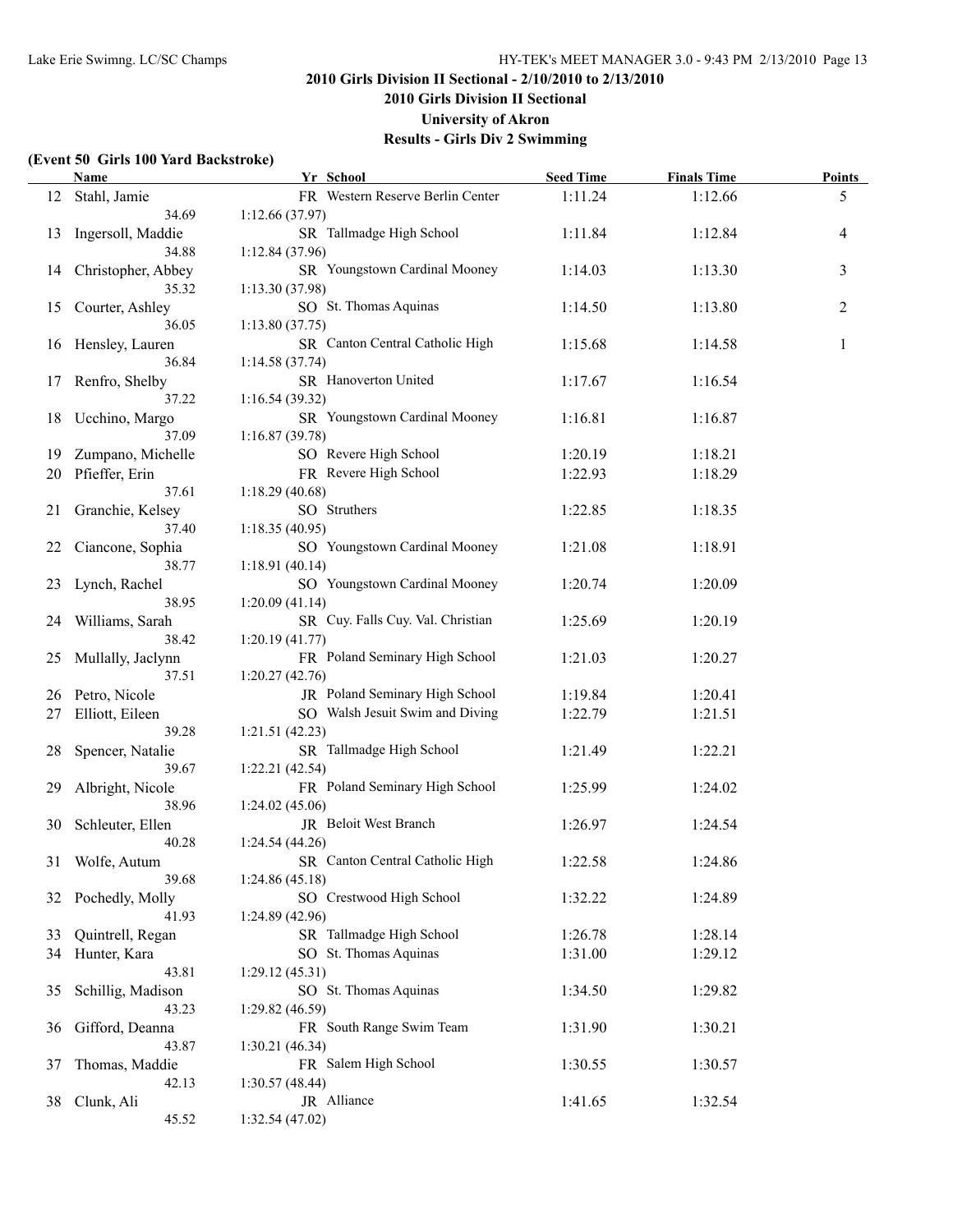**2010 Girls Division II Sectional**

**University of Akron**

**Results - Girls Div 2 Swimming**

### **(Event 50 Girls 100 Yard Backstroke)**

|    | Name                                        | Yr School                                        | <b>Seed Time</b> | <b>Finals Time</b> | <b>Points</b> |
|----|---------------------------------------------|--------------------------------------------------|------------------|--------------------|---------------|
| 39 | Bone, Nikki                                 | SR Hubbard Varsity Swimming                      | 1:39.46          | 1:35.32            |               |
|    | 45.51                                       | 1:35.32(49.81)                                   |                  |                    |               |
| 40 | Greenaymer, Ashley                          | SO Alliance                                      | 1:47.00          | 1:39.56            |               |
|    | 49.30                                       | 1:39.56(50.26)                                   |                  |                    |               |
| 41 | Weekley, Courtney                           | FR Alliance                                      | 1:37.39          | 1:40.30            |               |
|    | 46.17                                       | 1:40.30(54.13)                                   |                  |                    |               |
| 42 | Rumberg, Anna                               | FR Poland Seminary High School                   | 1:36.31          | 1:42.01            |               |
| 43 | McConnell, Rachel                           | FR Hubbard Varsity Swimming                      | 1:38.83          | 1:43.11            |               |
|    | 49.80                                       | 1:43.11(53.31)                                   |                  |                    |               |
| 44 | Montgomery, Samantha                        | JR Crestwood High School                         | 1:58.49          | 1:45.67            |               |
|    | 50.22                                       | 1:45.67(55.45)                                   |                  |                    |               |
|    | 45 O'Connor, Emily                          | SO Norton High School                            | 1:32.78          | 1:46.95            |               |
|    | <b>Event 51 Girls 100 Yard Breaststroke</b> |                                                  |                  |                    |               |
|    | Name                                        | Yr School                                        | <b>Seed Time</b> | <b>Finals Time</b> | <b>Points</b> |
|    | 1 Margheret, Danielle                       | FR Walsh Jesuit Swim and Diving                  | 1:10.11          | 1:08.27            | 20            |
|    | 32.19                                       | 1:08.27(36.08)                                   |                  |                    |               |
|    | Geyer, Brittany                             | JR Walsh Jesuit Swim and Diving                  | 1:10.70          | 1:09.28            | 17            |
|    | 32.86                                       | 1:09.28 (36.42)                                  |                  |                    |               |
| 3  | Thomas, Ali                                 | SR Revere High School                            | 1:10.65          | 1:09.83            | 16            |
|    | 33.37                                       | 1:09.83(36.46)                                   |                  |                    |               |
|    | Palagiano, Vicki                            | SO Canton Central Catholic High                  | 1:13.31          | 1:12.62            | 15            |
|    | 34.03                                       | 1:12.62(38.59)                                   |                  |                    |               |
| 5  | Mann, Lindsey                               | JR Walsh Jesuit Swim and Diving                  | 1:15.07          | 1:13.83            | 14            |
|    | 34.74                                       | 1:13.83(39.09)                                   |                  |                    |               |
| 6  | Huffman, Lora                               | SR Orrville High School                          | 1:17.55          | 1:16.51            | 13            |
|    | 35.15                                       | 1:16.51(41.36)<br>SO Orrville High School        |                  |                    |               |
|    | Miller, Mackenzie<br>35.52                  |                                                  | 1:19.48          | 1:16.64            | 12            |
|    | Lavorini, Kayleigh                          | 1:16.64(41.12)<br>SO Poland Seminary High School | 1:18.49          | 1:17.54            | 11            |
|    | 36.08                                       | 1:17.54(41.46)                                   |                  |                    |               |
| 9  | Lytle, Madison                              | SO Alliance                                      | 1:19.84          | 1:18.59            | 9             |
|    | 35.23                                       | 1:18.59(43.36)                                   |                  |                    |               |
| 10 | DiFiore, Brittany                           | FR Tallmadge High School                         | 1:18.69          | 1:18.66            | 7             |
|    | 36.17                                       | 1:18.66(42.49)                                   |                  |                    |               |
| 11 | Pasicznyk, Alyssa                           | JR Cuy. Falls Cuy. Val. Christian                | 1:22.50          | 1:18.96            | 6             |
|    | 36.80                                       | 1:18.96(42.16)                                   |                  |                    |               |
|    | 12 Starner, Brooke                          | JR Revere High School                            | 1:20.60          | 1:19.14            | 5             |
|    | 37.31                                       | 1:19.14(41.83)                                   |                  |                    |               |
| 13 | Platek, Samantha                            | FR Canton Central Catholic High                  | 1:22.65          | 1:20.84            | 4             |
|    | 37.70                                       | 1:20.84(43.14)                                   |                  |                    |               |
| 14 | Courtad, Sarah                              | SO Revere High School                            | 1:25.56          | 1:20.89            | 3             |
|    | 37.60                                       | 1:20.89(43.29)                                   |                  |                    |               |
| 15 | Lauria, Cara                                | JR Walsh Jesuit Swim and Diving                  | 1:23.69          | 1:21.80            | 2             |
|    | 38.35                                       | 1:21.80(43.45)                                   |                  |                    |               |
| 16 | Thompson, Lauren                            | SR Tallmadge High School                         | 1:22.16          | 1:22.00            | 1             |
|    | 39.03                                       | 1:22.00(42.97)                                   |                  |                    |               |
| 17 | Burke, Mackenzie                            | JR Alliance                                      | 1:23.43          | 1:23.09            |               |
|    | 39.28                                       | 1:23.09 (43.81)                                  |                  |                    |               |
| 18 | McNamara, Katie                             | JR Canton Central Catholic High                  | 1:24.95          | 1:24.01            |               |
|    | 39.06                                       | 1:24.01(44.95)                                   |                  |                    |               |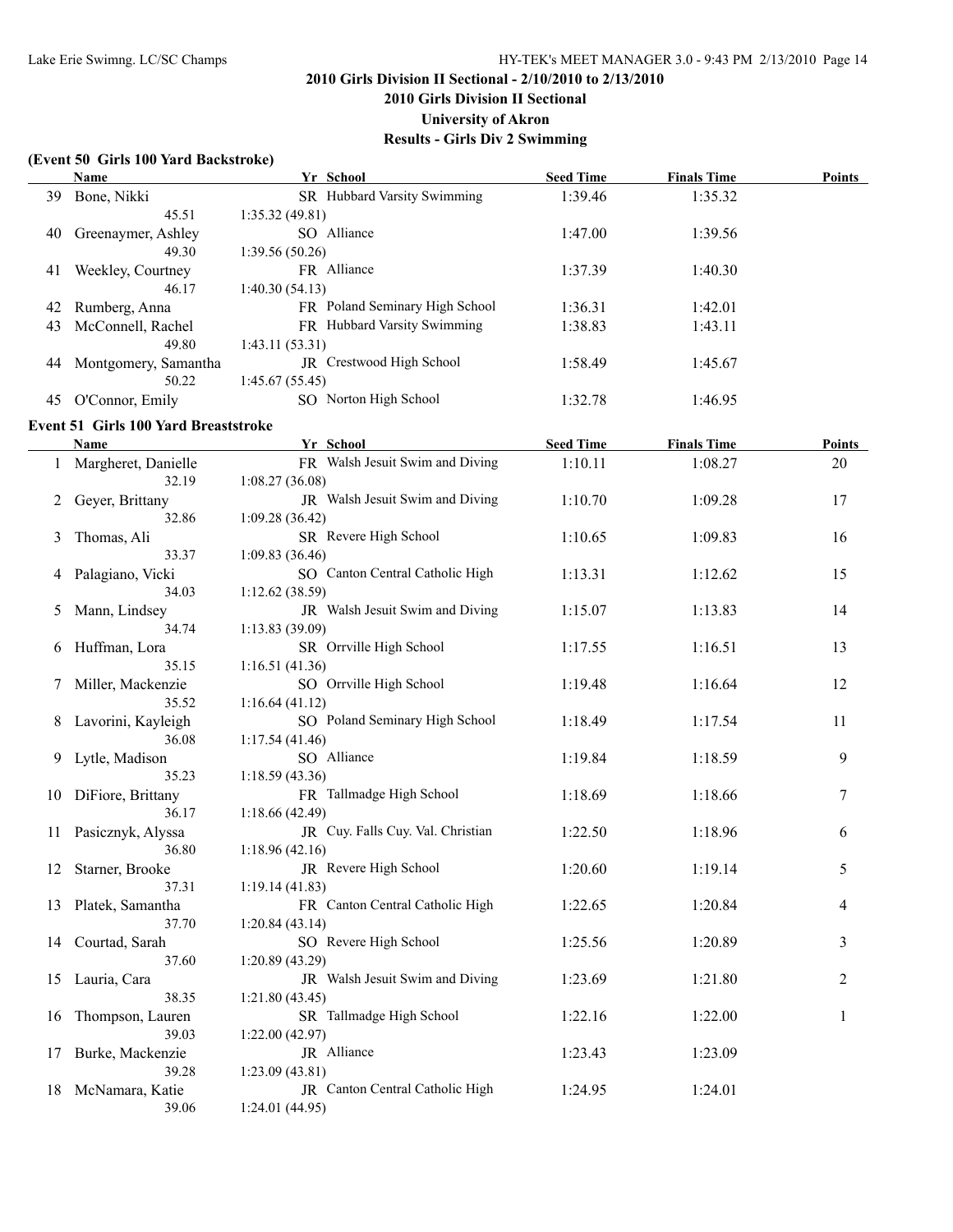**2010 Girls Division II Sectional**

**University of Akron**

**Results - Girls Div 2 Swimming**

## **(Event 51 Girls 100 Yard Breaststroke)**

|    | Name                       | Yr School                                        | <b>Seed Time</b> | <b>Finals Time</b> | <b>Points</b> |
|----|----------------------------|--------------------------------------------------|------------------|--------------------|---------------|
|    | 19 DiFiore, Jenna          | SO Tallmadge High School                         | 1:23.03          | 1:24.09            |               |
|    | 39.90                      | 1:24.09(44.19)                                   |                  |                    |               |
| 20 | Casale, Lauren             | SO Warren John F. Kennedy                        | 1:24.22          | 1:24.16            |               |
|    | 40.00                      | 1:24.16(44.16)                                   |                  |                    |               |
| 21 | Butz, Allie                | SR Canton Central Catholic High                  | 1:30.18          | 1:27.62            |               |
|    | 39.92                      | 1:27.62(47.70)                                   |                  |                    |               |
| 22 | Williams, Sarah            | SR Cuy. Falls Cuy. Val. Christian                | 1:28.03          | 1:27.99            |               |
|    | 41.30                      | 1:27.99(46.69)                                   |                  |                    |               |
| 23 | Sturtz, Haley              | JR Youngstown Cardinal Mooney                    | 1:26.79          | 1:29.31            |               |
|    | 42.25                      | 1:29.31(47.06)                                   |                  |                    |               |
| 24 | Faust, Kenzie              | FR Crestwood High School                         | 1:37.33          | 1:29.42            |               |
|    | 42.67                      | 1:29.42(46.75)<br>FR Salem High School           |                  |                    |               |
| 25 | Pisoni, Aleta<br>41.31     | 1:29.66(48.35)                                   | 1:29.98          | 1:29.66            |               |
| 26 | Zurbrugg, Caroline         | SO Alliance                                      | 1:32.04          | 1:29.70            |               |
|    | 42.23                      | 1:29.70(47.47)                                   |                  |                    |               |
| 27 | Edie, Miranda              | FR St. Thomas Aquinas                            | 1:31.43          | 1:29.71            |               |
|    | 43.50                      | 1:29.71(46.21)                                   |                  |                    |               |
| 28 | Perkins, Brandi            | SO Alliance                                      | 1:34.12          | 1:30.87            |               |
|    | 43.17                      | 1:30.87(47.70)                                   |                  |                    |               |
| 29 | Kennedy, Megan             | SR St. Thomas Aquinas                            | 1:34.75          | 1:31.25            |               |
|    | 43.79                      | 1:31.25(47.46)                                   |                  |                    |               |
| 30 | Mitchell, Madeline         | FR Beloit West Branch                            | 1:33.37          | 1:31.97            |               |
|    | 43.28                      | 1:31.97 (48.69)                                  |                  |                    |               |
| 31 | Sheaffer, Leah             | SO Crestwood High School                         | 1:30.02          | 1:32.21            |               |
|    | 43.36                      | 1:32.21(48.85)                                   |                  |                    |               |
| 32 | Painley, Lauren            | SO Crestwood High School                         | 1:36.00          | 1:33.19            |               |
|    | 44.04                      | 1:33.19(49.15)                                   |                  |                    |               |
| 33 | McEwan, Laura              | JR South Range Swim Team                         | 1:31.50          | 1:33.63            |               |
|    | 43.44                      | 1:33.63(50.19)                                   |                  |                    |               |
|    | 34 Hetson, Lillian         | FR Hubbard Varsity Swimming                      | 1:36.32          | 1:34.46            |               |
|    | 44.67                      | 1:34.46 (49.79)                                  |                  |                    |               |
|    | 35 Rogeniski, Libby        | FR Poland Seminary High School                   | 1:32.22          | 1:34.78            |               |
|    | 45.82                      | 1:34.78(48.96)                                   |                  |                    |               |
|    | 36 Andrews, Ciara          | SO Salem High School                             | 1:35.17          | 1:35.06            |               |
|    | 44.13                      | 1:35.06(50.93)                                   |                  |                    |               |
|    | 37 Wallroff, Katie         | FR Hubbard Varsity Swimming                      | 1:50.11          | 1:39.30            |               |
|    | 47.33                      | 1:39.30(51.97)<br>FR Poland Seminary High School | 1:54.77          |                    |               |
| 38 | Landry, Madeleine<br>46.54 | 1:43.07(56.53)                                   |                  | 1:43.07            |               |
| 39 | Nicholson, Valerie         | FR Crestwood High School                         | 1:52.15          | 1:55.89            |               |
|    | 53.79                      | 1:55.89(1:02.10)                                 |                  |                    |               |
|    | Sieman, Katherine          | FR Youngstown Cardinal Mooney                    | 1:38.92          | DQ                 |               |
|    | 45.30                      | DQ (53.92)                                       |                  |                    |               |
|    | Crowgey, Brynn             | SR Salem High School                             | 1:51.97          | DQ                 |               |
|    | 53.80                      | DQ (1:00.41)                                     |                  |                    |               |
|    | Dwyer, Jenna               | SO Norton High School                            | 1:39.15          | DQ                 |               |
|    |                            |                                                  |                  |                    |               |